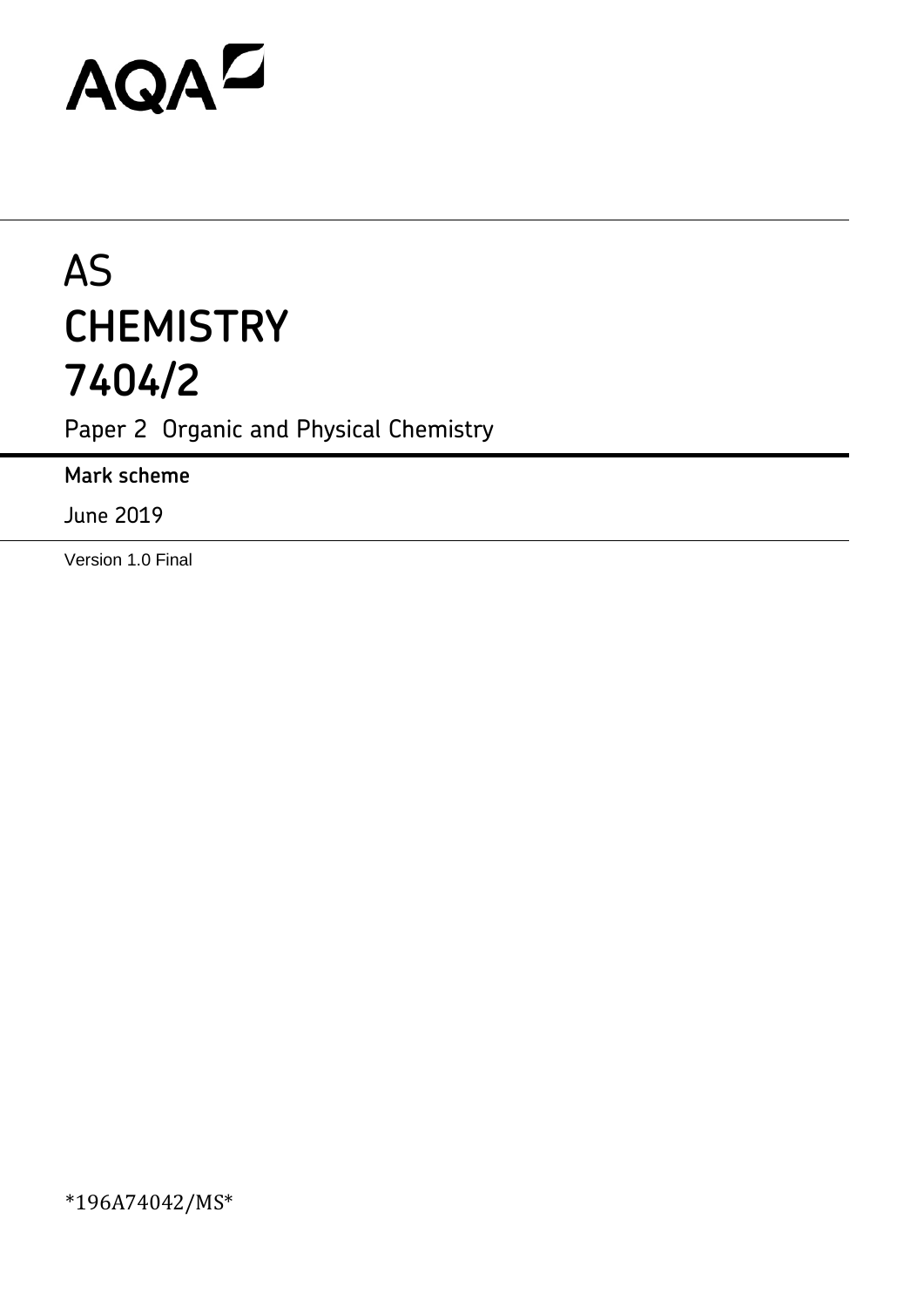Mark schemes are prepared by the Lead Assessment Writer and considered, together with the relevant questions, by a panel of subject teachers. This mark scheme includes any amendments made at the standardisation events which all associates participate in and is the scheme which was used by them in this examination. The standardisation process ensures that the mark scheme covers the students' responses to questions and that every associate understands and applies it in the same correct way. As preparation for standardisation each associate analyses a number of students' scripts. Alternative answers not already covered by the mark scheme are discussed and legislated for. If, after the standardisation process, associates encounter unusual answers which have not been raised they are required to refer these to the Lead Assessment Writer.

It must be stressed that a mark scheme is a working document, in many cases further developed and expanded on the basis of students' reactions to a particular paper. Assumptions about future mark schemes on the basis of one year's document should be avoided; whilst the guiding principles of assessment remain constant, details will change, depending on the content of a particular examination paper.

Further copies of this mark scheme are available from aqa.org.uk

Copyright © 2019 AQA and its licensors. All rights reserved.

AQA retains the copyright on all its publications. However, registered schools/colleges for AQA are permitted to copy material from this booklet for their own internal use, with the following important exception: AQA cannot give permission to schools/colleges to photocopy any material that is acknowledged to a third party even for internal use within the centre.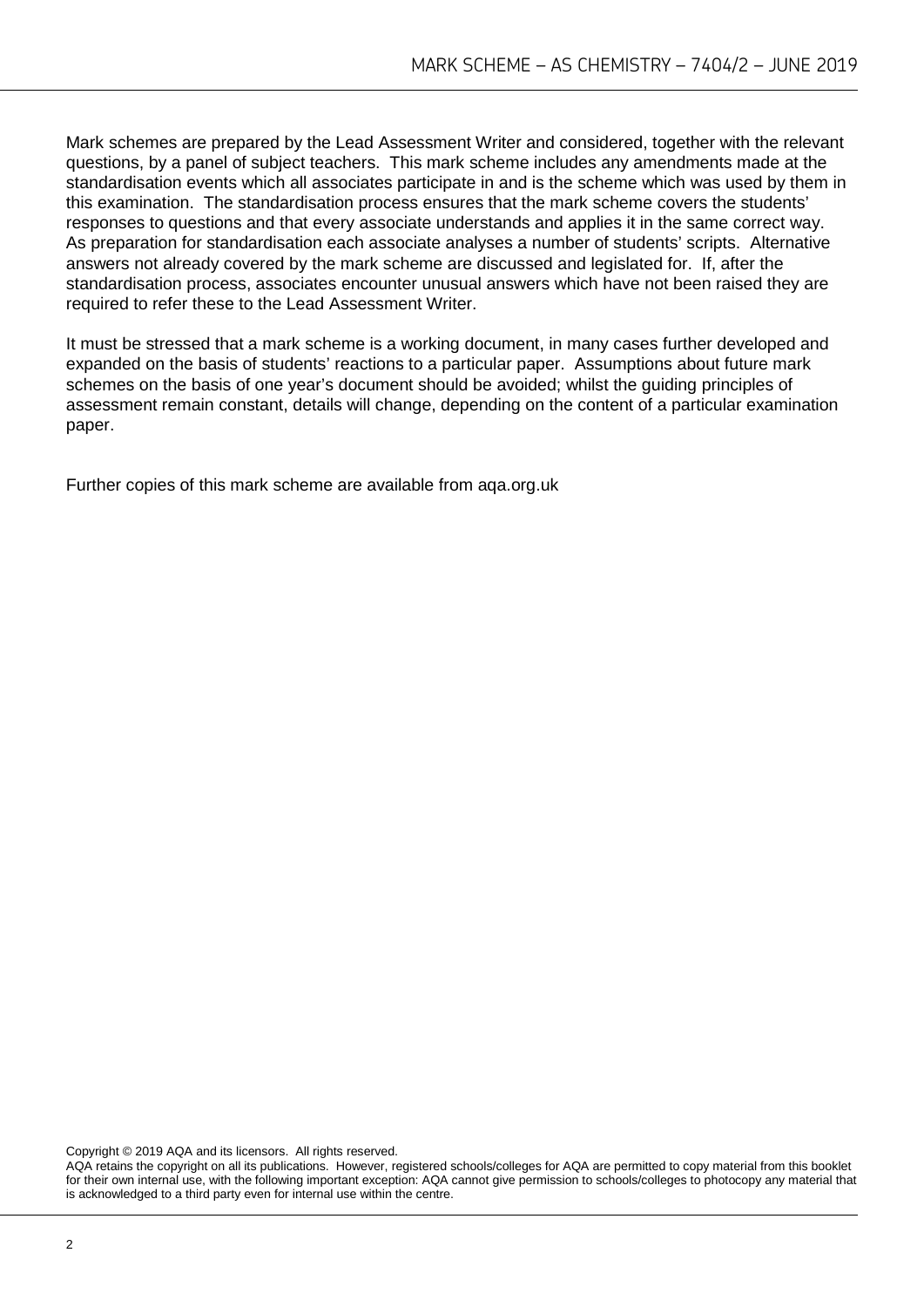# **AS and A-Level Chemistry Mark Scheme Instructions for Examiners**

#### **1. General**

The mark scheme for each question shows:

- the marks available for each part of the question
- the total marks available for the question
- the typical answer or answers which are expected
- extra information to help the examiner make his or her judgement and help to delineate what is acceptable or not worthy of credit or, in discursive answers, to give an overview of the area in which a mark or marks may be awarded.

The extra information in the 'Comments' column is aligned to the appropriate answer in the lefthand part of the mark scheme and should only be applied to that item in the mark scheme.

You should mark according to the contents of the mark scheme. If you are in any doubt about applying the mark scheme to a particular response, consult your Team Leader.

At the beginning of a part of a question a reminder may be given, for example: where consequential marking needs to be considered in a calculation; or the answer may be on the diagram or at a different place on the script.

In general the right-hand side of the mark scheme is there to provide those extra details which might confuse the main part of the mark scheme yet may be helpful in ensuring that marking is straightforward and consistent.

The use of M1, M2, M3 etc in the right-hand column refers to the marking points in the order in which they appear in the mark scheme. So, M1 refers to the first marking point, M2 the second marking point etc.

### **2. Emboldening**

- **2.1** In a list of acceptable answers where more than one mark is available 'any **two** from' is used, with the number of marks emboldened. Each of the following bullet points is a potential mark.
- **2.2** A bold **and** is used to indicate that both parts of the answer are required to award the mark.
- **2.3** Alternative answers acceptable for a mark are indicated by the use of **OR**. Different terms in the mark scheme are shown by a / ; eg allow smooth / free movement.

#### **3. Marking points**

#### **3.1 Marking of lists**

This applies to questions requiring a set number of responses, but for which students have provided extra responses. The general 'List' principle to be followed in such a situation is that 'right  $+$  wrong = wrong'.

Each error / contradiction negates each correct response. So, if the number of error / contradictions equals or exceeds the number of marks available for the question, no marks can be awarded.

However, responses considered to be neutral (often prefaced by 'Ignore' in the mark scheme) are not penalised.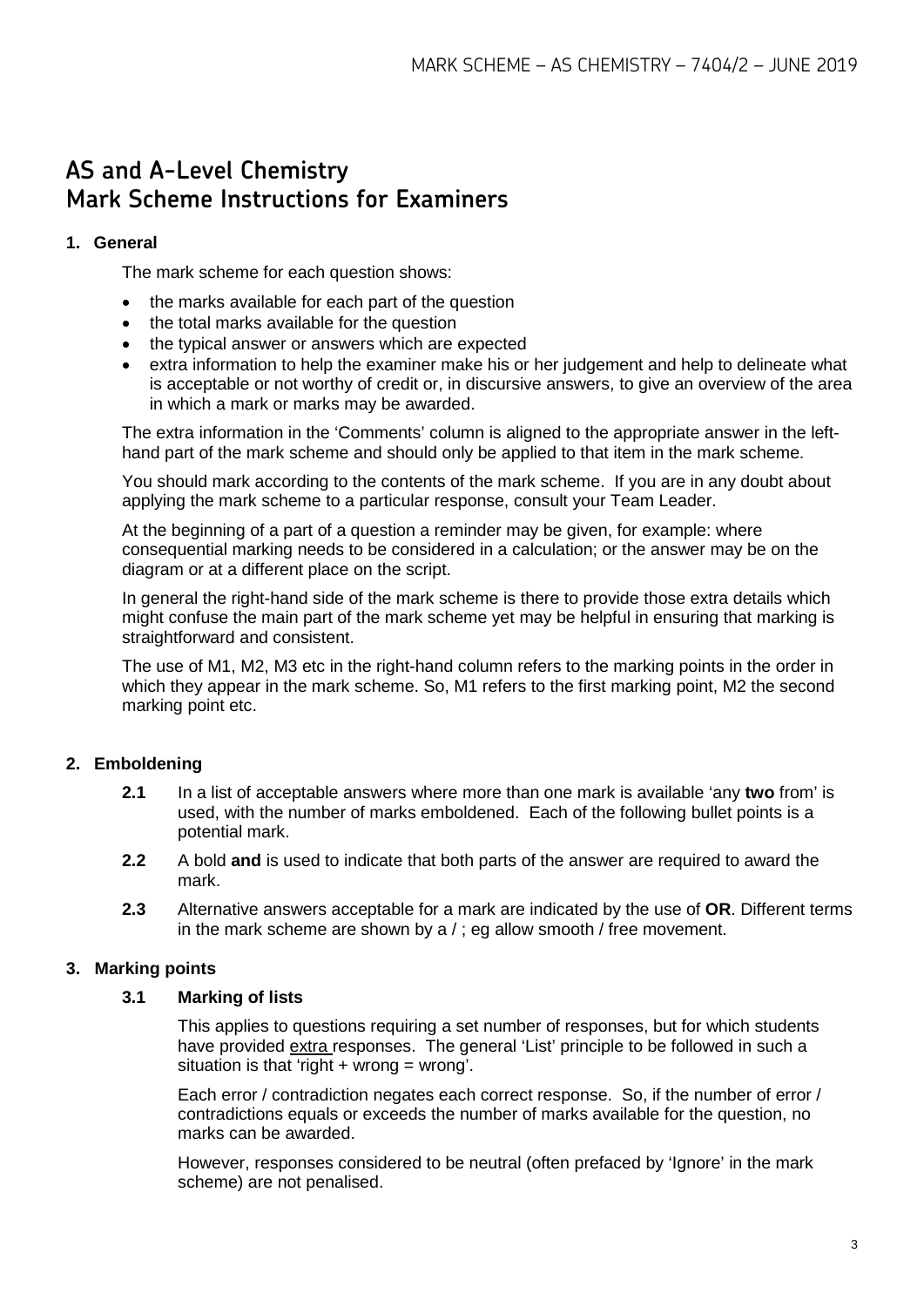| Correct<br>answers | Incorrect<br>answers (i.e.<br>incorrect rather<br>than neutral) | Mark $(2)$     | Comment                                                                                                           |
|--------------------|-----------------------------------------------------------------|----------------|-------------------------------------------------------------------------------------------------------------------|
|                    | 0                                                               |                |                                                                                                                   |
|                    |                                                                 |                | They have not exceeded the maximum<br>number of responses so there is no penalty.                                 |
|                    | $\overline{2}$                                                  | 0              | They have exceeded the maximum number<br>of responses so the extra incorrect<br>response cancels the correct one. |
| 2                  | $\Omega$                                                        | 2              |                                                                                                                   |
| 2                  |                                                                 |                |                                                                                                                   |
| $\overline{2}$     | 2                                                               | 0              |                                                                                                                   |
| 3                  | 0                                                               | $\overline{2}$ | The maximum mark is 2                                                                                             |
| 3                  |                                                                 |                | The incorrect response cancels out one of<br>the two correct responses that gained<br>credit.                     |
| 3                  | 2                                                               | $\Omega$       | Two incorrect responses cancel out the two<br>marks gained.                                                       |
| 3                  | 3                                                               | 0              |                                                                                                                   |

For example, in a question requiring 2 answers for 2 marks:

#### **3.2 Marking procedure for calculations**

Full marks should be awarded for a correct numerical answer, without any working shown, unless the question states 'Show your working' or 'justify your answer'. In this case, the mark scheme will clearly indicate what is required to gain full credit.

If an answer to a calculation is incorrect and working is shown, process mark(s) can usually be gained by correct substitution / working and this is shown in the 'Comments' column or by each stage of a longer calculation.

#### **3.3 Errors carried forward, consequential marking and arithmetic errors**

Allowances for errors carried forward are most likely to be restricted to calculation questions and should be shown by the abbreviation ECF or consequential in the marking scheme.

An arithmetic error should be penalised for one mark only unless otherwise amplified in the marking scheme. Arithmetic errors may arise from a slip in a calculation or from an incorrect transfer of a numerical value from data given in a question.

#### **3.4 Equations**

In questions requiring students to write equations, state symbols are generally ignored unless otherwise stated in the 'Comments' column.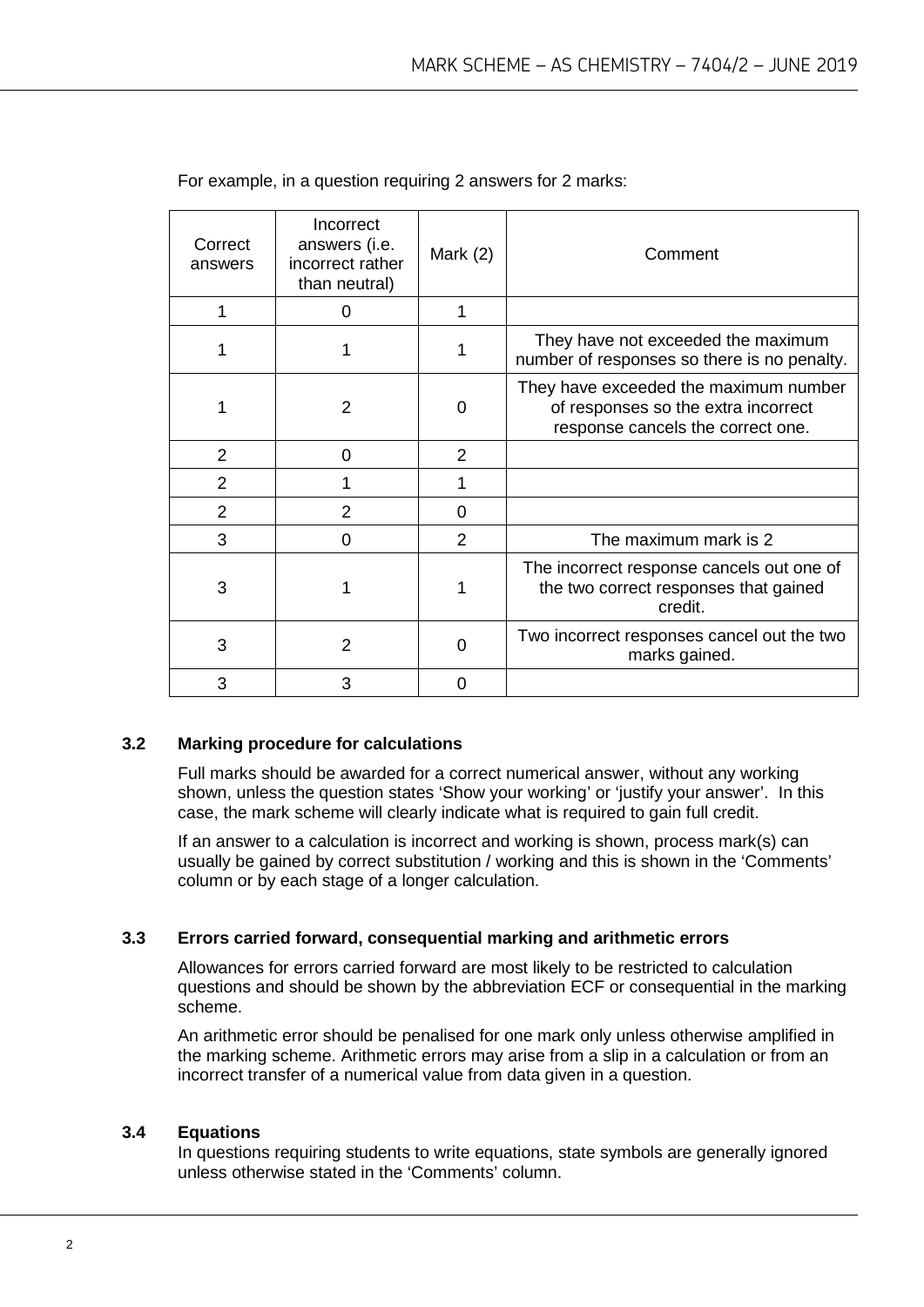Examiners should also credit correct equations using multiples and fractions unless otherwise stated in the 'Comments' column.

#### **3.5 Oxidation states**

In general, the sign for an oxidation state will be assumed to be positive unless specifically shown to be negative.

#### **3.6 Interpretation of 'it'**

Answers using the word 'it' should be given credit only if it is clear that the 'it' refers to the correct subject.

#### **3.7 Phonetic spelling**

The phonetic spelling of correct scientific terminology should be credited **unless** there is a possible confusion with another technical term or if the question requires correct IUPAC nomenclature.

#### **3.8 Brackets**

(…..) are used to indicate information which is not essential for the mark to be awarded but is included to help the examiner identify the sense of the answer required.

#### **3.9 Ignore / Insufficient / Do not allow**

Ignore or insufficient is used when the information given is irrelevant to the question or not enough to gain the marking point. Any further correct amplification could gain the marking point.

Do **not** allow means that this is a wrong answer which, even if the correct answer is given, will still mean that the mark is not awarded.

#### **3.10 Marking crossed out work**

Crossed out work that **has not been** replaced should be marked as if it were not crossed out, if possible. Where crossed out work **has been** replaced, the replacement work and not the crossed out work should be marked.

#### **3.11 Reagents and Observations**

The command word "Identify", allows the student to choose to use **either** the name or the formula of a reagent in their answer. In some circumstances, the list principle may apply when both the name and the formula are used. Specific details will be given in mark schemes.

The guiding principle is that a reagent is a chemical which can be taken out of a bottle or container. Failure to identify complete reagents **will be penalised**, but follow-on marks (e.g. for a subsequent equation or observation) can be scored from an incorrect attempt (possibly an incomplete reagent) at the correct reagent. Specific details will be given in mark schemes.

For example, **no credit** would be given for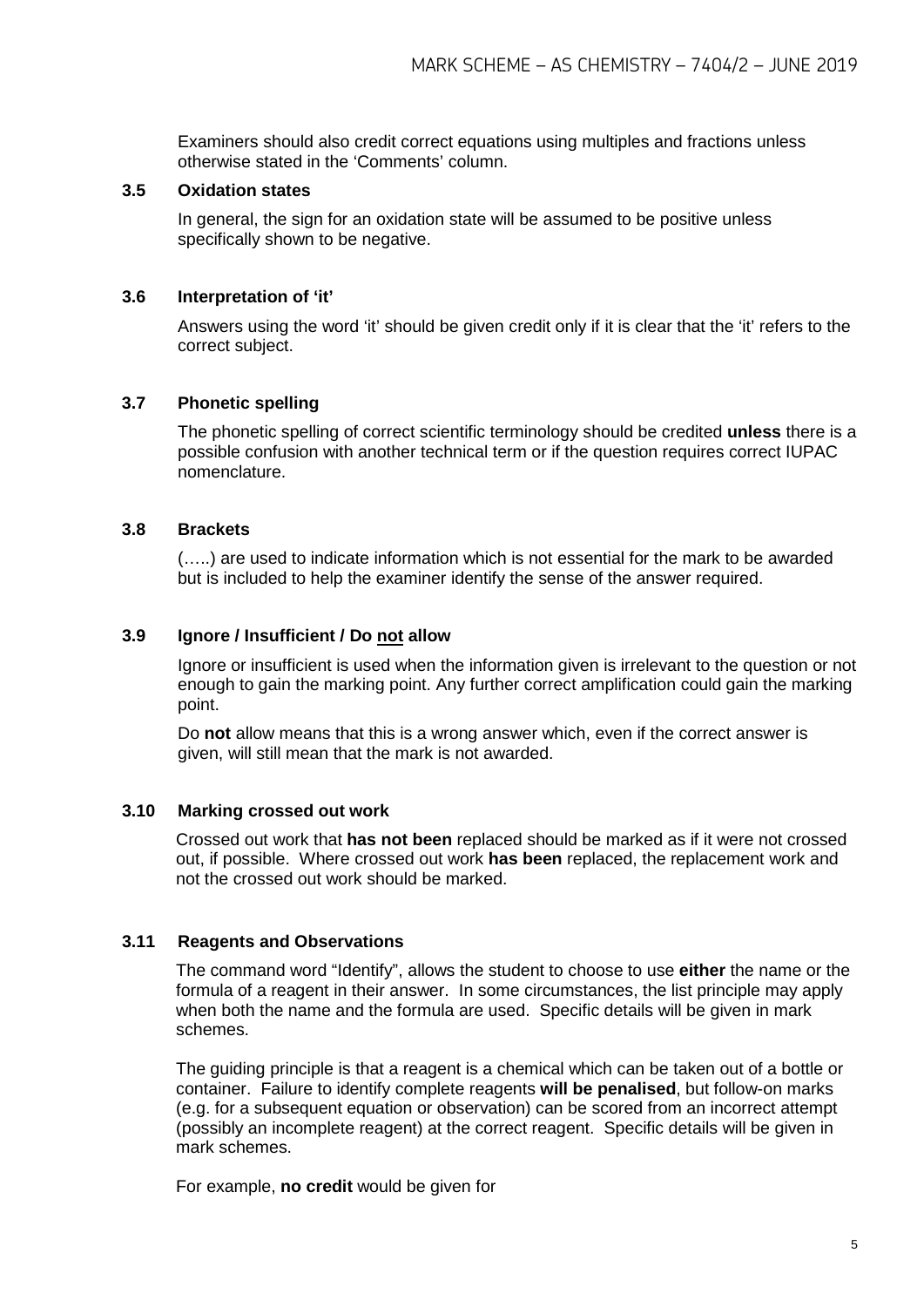- the cyanide ion or CN<sup>-</sup> when the reagent should be potassium cyanide or KCN;
- the hydroxide ion or OH<sup>-</sup> when the reagent should be sodium hydroxide or NaOH:
- the  $Ag(NH_3)_2^+$  ion when the reagent should be Tollens' reagent (or ammoniacal silver nitrate). In this example, no credit is given for the ion, but credit could be given for a correct observation following on from the use of the ion. Specific details will be given in mark schemes.

In the event that a student provides, for example, **both** KCN and cyanide ion, it would be usual to ignore the reference to the cyanide ion (because this is not contradictory) and credit the KCN. Specific details will be given in mark schemes.

- Where an observation is required, the answer must state clearly what is seen, heard or detected by smell. Statements such as 'carbon dioxide is given off' or 'barium sulfate is formed' would not gain marks as observations. Credit would be given for descriptions such as 'effervescence' or 'fizzing' or for 'white precipitate or white ppt'.
- Where relevant, 'no visible change' is an acceptable answer, but the statement 'no observation' would not gain a mark.

#### **3.12 Organic structures**

Where students are asked to draw organic structures, unless a specific type is required in the question and stated in the mark scheme, these may be given as displayed, structural or skeletal formulas or a combination of all three as long as the result is unambiguous.

In general

- Displayed formulae must show all of the bonds and all of the atoms in the molecule, but need not show correct bond angles.
- Skeletal formulae must show carbon atoms by an angle or suitable intersection in the skeleton chain. Functional groups must be shown and it is essential that all atoms other than C atoms are shown in these (except H atoms in the functional groups of aldehydes, secondary amines and N-substituted amides which do not need to be shown).
- Structures must not be ambiguous, e.g. 1-bromopropane should be shown as  $CH_3CH_2CH_2Br$  and not as the molecular formula  $C_3H_7Br$  which could also represent the isomeric 2-bromopropane.
- Bonds should be drawn correctly between the relevant atoms. This principle applies in all cases where the attached functional group contains a carbon atom, e.g nitrile, carboxylic acid, aldehyde and acid chloride. The carbon-carbon bond should be clearly shown. Wrongly bonded atoms will be penalised **on every occasion**. (see the examples below)
- The same principle should also be applied to the structure of alcohols. For example, if students show the alcohol functional group as C ─ HO, they should be penalised **on every occasion**.
- Latitude should be given to the representation of  $C C$  bonds in alkyl groups, given that  $CH_{3}$ — is considered to be interchangeable with  $H_3C$ — even though the latter would be preferred.
- Similar latitude should be given to the representation of amines where NH<sub>2</sub>— C will be allowed, although  $H_2N-C$  would be preferred.
- Poor presentation of vertical C ─ CH<sup>3</sup> bonds or vertical C ─ NH<sup>2</sup> bonds should **not** be penalised. For other functional groups, such as  $-$  OH and  $-$  CN, the limit of tolerance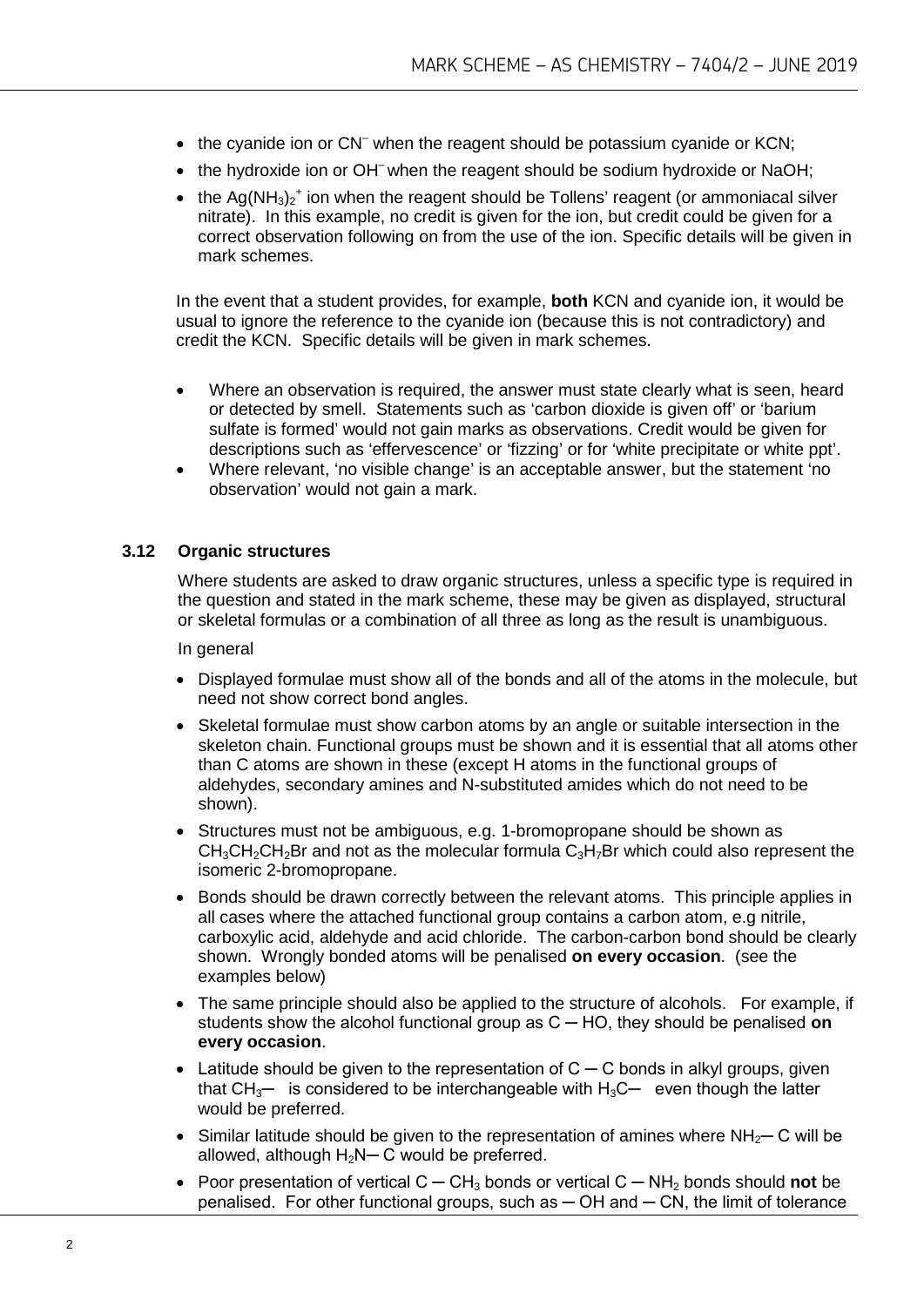is the half-way position between the vertical bond and the relevant atoms in the attached group.

By way of illustration, the following would apply.



- Representation of CH2 by C−H2 will be penalised
- Some examples are given here of **structures** for specific compounds that should **not** gain credit (but, exceptions may be made in the context of balancing equations)

| <b>CH<sub>3</sub>COH</b>           | for | ethanal |
|------------------------------------|-----|---------|
| CH <sub>3</sub> CH <sub>2</sub> HO | for | ethanol |
| OHCH <sub>2</sub> CH <sub>3</sub>  | for | ethanol |
| $C_2H_6O$                          | for | ethanol |
| CH <sub>2</sub> CH <sub>2</sub>    | for | ethene  |
| CH <sub>2</sub> .CH <sub>2</sub>   | for | ethene  |
| CH <sub>2</sub> :CH <sub>2</sub>   | for | ethene  |

• Each of the following **should gain credit** as alternatives to correct representations of the structures.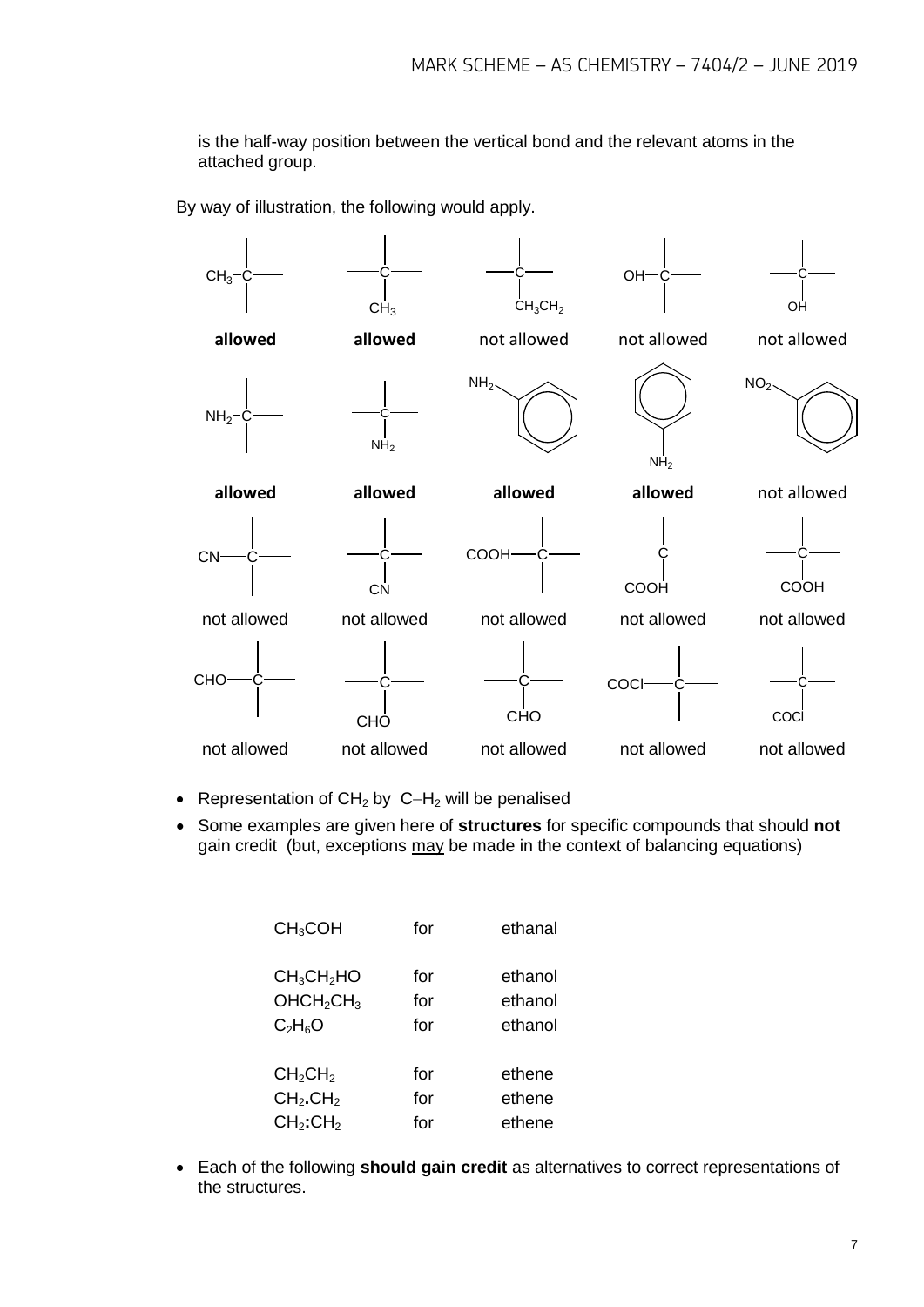| $CH2 = CH2$                         | for   | ethene, $H_2C=CH_2$           |
|-------------------------------------|-------|-------------------------------|
| CH <sub>3</sub> CHOHCH <sub>3</sub> | tor – | propan-2-ol, $CH_3CH(OH)CH_3$ |

- In most cases, the use of "sticks" to represent C ─ H bonds in a structure should **not** be penalised. The exceptions to this when "sticks" will be penalised include
	- when a displayed formula is required
	- when a skeletal structure is required or has been drawn by the candidate

#### **3.13 Organic names**

As a general principle, non-IUPAC names or incorrect spelling or incomplete names should **not** gain credit. Some illustrations are given here.

Unnecessary but not wrong numbers will **not** be penalised such as the number '2' in 2-methylpropane or the number '1' in 2-chlorobutan-1-oic acid.

| but-2-ol                | should be butan-2-ol                                        |
|-------------------------|-------------------------------------------------------------|
| 2-hydroxybutane         | should be butan-2-ol                                        |
| butane-2-ol             | should be butan-2-ol                                        |
| 2-butanol               | should be butan-2-ol                                        |
| ethan-1,2-diol          | should be ethane-1,2-diol                                   |
| 2-methpropan-2-ol       | should be 2-methylpropan-2-ol                               |
| 2-methylbutan-3-ol      | should be 3-methylbutan-2-ol                                |
| 3-methylpentan          | should be 3-methylpentane                                   |
| 3-mythylpentane         | should be 3-methylpentane                                   |
| 3-methypentane          | should be 3-methylpentane                                   |
| propanitrile            | should be propanenitrile                                    |
| aminethane              | should be ethylamine (although aminoethane can gain credit) |
| 2-methyl-3-bromobutane  | should be 2-bromo-3-methylbutane                            |
| 3-bromo-2-methylbutane  | should be 2-bromo-3-methylbutane                            |
| 3-methyl-2-bromobutane  | should be 2-bromo-3-methylbutane                            |
| 2-methylbut-3-ene       | should be 3-methylbut-1-ene                                 |
| difluorodichloromethane | should be dichlorodifluoromethane                           |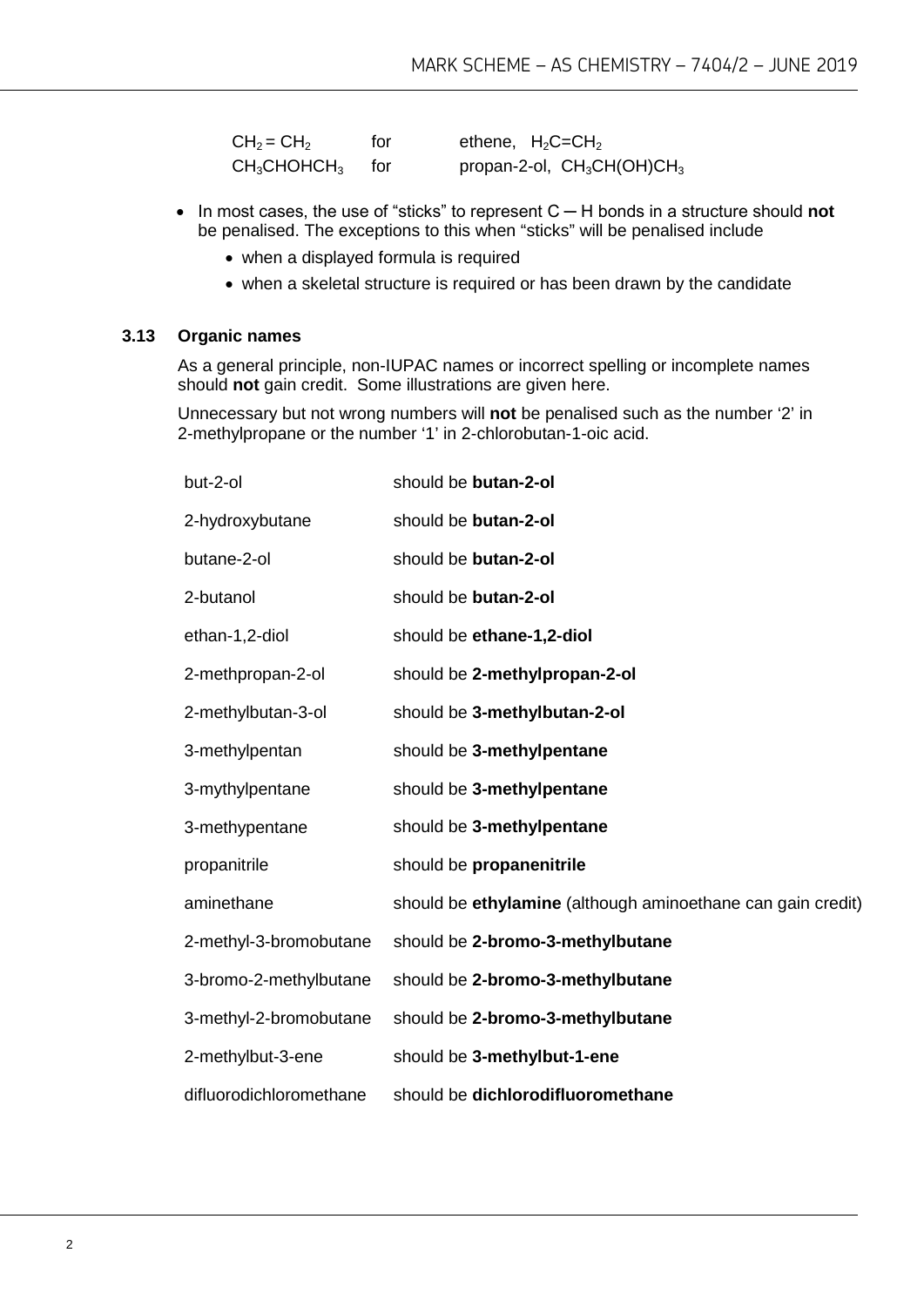#### **3.14 Organic reaction mechanisms**

Curly arrows should originate either from a lone pair of electrons or from a bond.

**The following representations** should not gain credit **and will be penalised each time**  within a clip.



For example, the following would score zero marks



When the curly arrow is showing the formation of a bond to an atom, the arrow can go directly to the relevant atom, alongside the relevant atom or **more than half-way** towards the relevant atom.

In free-radical substitution

- the absence of a radical dot should be penalised **once only** within a clip.
- the use of half-headed arrows is not required, but the use of double-headed arrows or the incorrect use of half-headed arrows in free-radical mechanisms should be penalised **once only** within a clip

Mechanisms may be drawn using structural, displayed or skeletal formulae. However, if skeletal formulae are used in mechanisms such as elimination reactions (from halogenoalkanes or alcohols) or in electrophilic substitutions, any hydrogen atoms that are essential to a step in the mechanism must be shown.

#### **3.15 Extended responses**

#### **For questions marked using a 'Levels of Response' mark scheme:**

Level of response mark schemes are broken down into three levels, each of which has a descriptor. Each descriptor contains two statements. The first statement is the Chemistry content statement and the second statement is the communication statement.

#### **Determining a level**

Start at the lowest level of the mark scheme and use it as a ladder to see whether the answer meets the Chemistry content descriptor for that level. The descriptor for the level indicates the qualities that might be seen in the student's answer for that level. If it meets the lowest level, then go to the next one and decide if it meets this level, and so on, until you have a match between the level descriptor and the answer.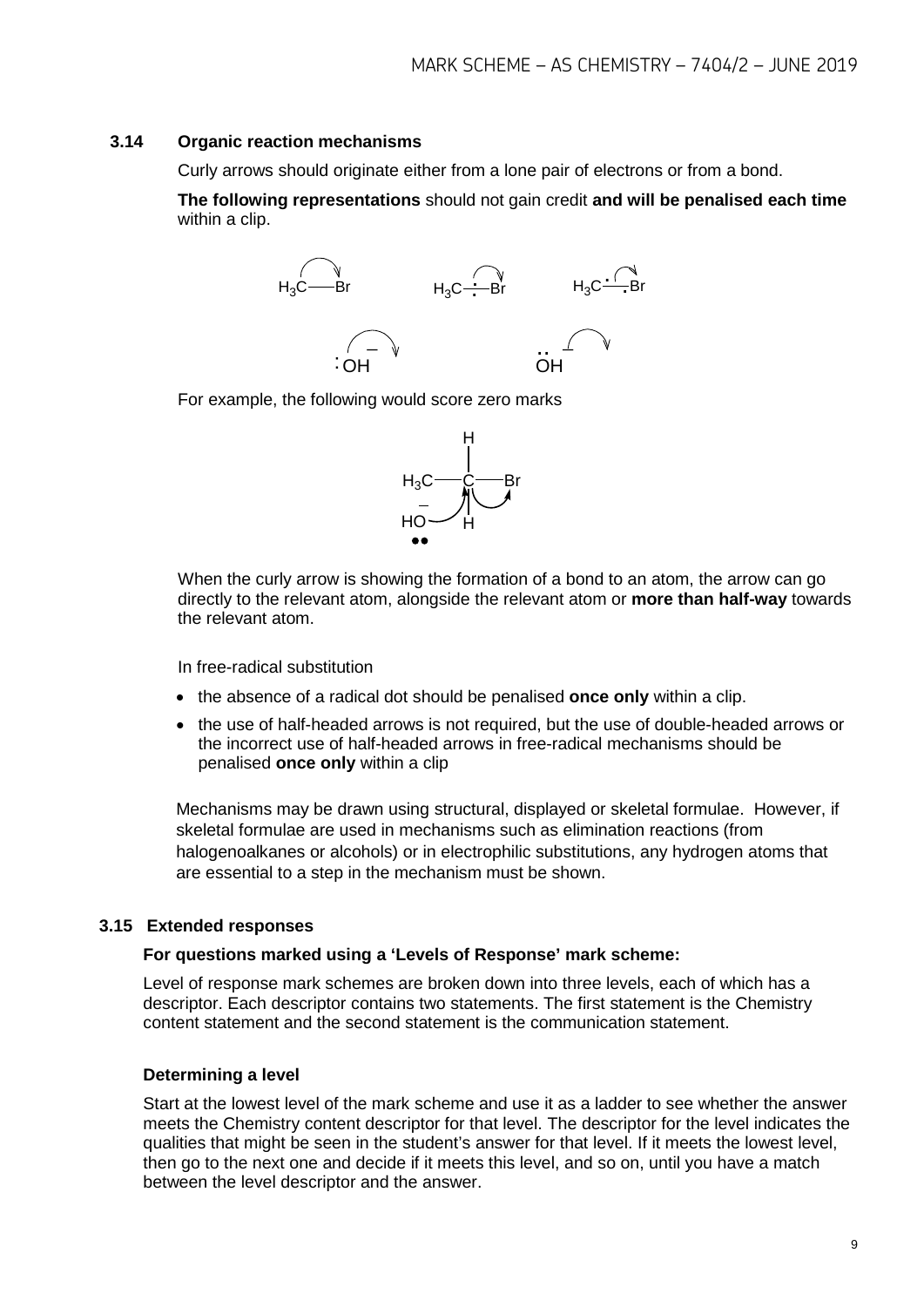When assigning a level you should look at the overall quality of the answer and not look to pick holes in small and specific parts of the answer where the student has not performed quite as well as the rest. If the answer covers different aspects of different levels of the mark scheme you should use a best fit approach for defining the level.

Once the level has been decided, the mark within the level is determined by the communication statement:

- If the answer completely matches the communication descriptor, award the higher mark within the level.
- If the answer does not completely match the communication descriptor, award the lower mark within the level.

The exemplar materials used during standardisation will help you to determine the appropriate level. There will be an exemplar in the standardising materials which will correspond with each level of the mark scheme and for each mark within each level. This answer will have been awarded a mark by the Lead Examiner. You can compare the student's answer with the exemplar to determine if it is the same standard, better or worse than the example. You can then use this to allocate a mark for the answer based on the Lead Examiner's mark on the exemplar.

You may well need to read back through the answer as you apply the mark scheme to clarify points and assure yourself that the level and the mark are appropriate.

Indicative content in the mark scheme is provided as a guide for examiners. It is not intended to be exhaustive and you must credit other chemically valid points. Students may not have to cover all of the points mentioned in the indicative content to reach the highest level of the mark scheme. The mark scheme will state how much chemical content is required for the highest level.

An answer which contains nothing of relevance to the question must be awarded no marks.

#### **For other extended response answers:**

Where a mark scheme includes linkage words (such as 'therefore', 'so', 'because' etc), these are optional. However, a student's marks for the question may be limited if they do not demonstrate the ability to construct and develop a sustained line of reasoning which is coherent, relevant, substantiated and logically structured. In particular answers in the form of bullet pointed lists may not be awarded full marks if there is no indication of logical flow between each point or if points are in an illogical order.

The mark schemes for some questions state that the maximum mark available for an extended response answer is limited if the answer is not coherent, relevant, substantiated and logically structured. During the standardisation process, the Lead Examiner will provide marked exemplar material to demonstrate answers which have not met these criteria. You should use these exemplars as a comparison when marking student answers.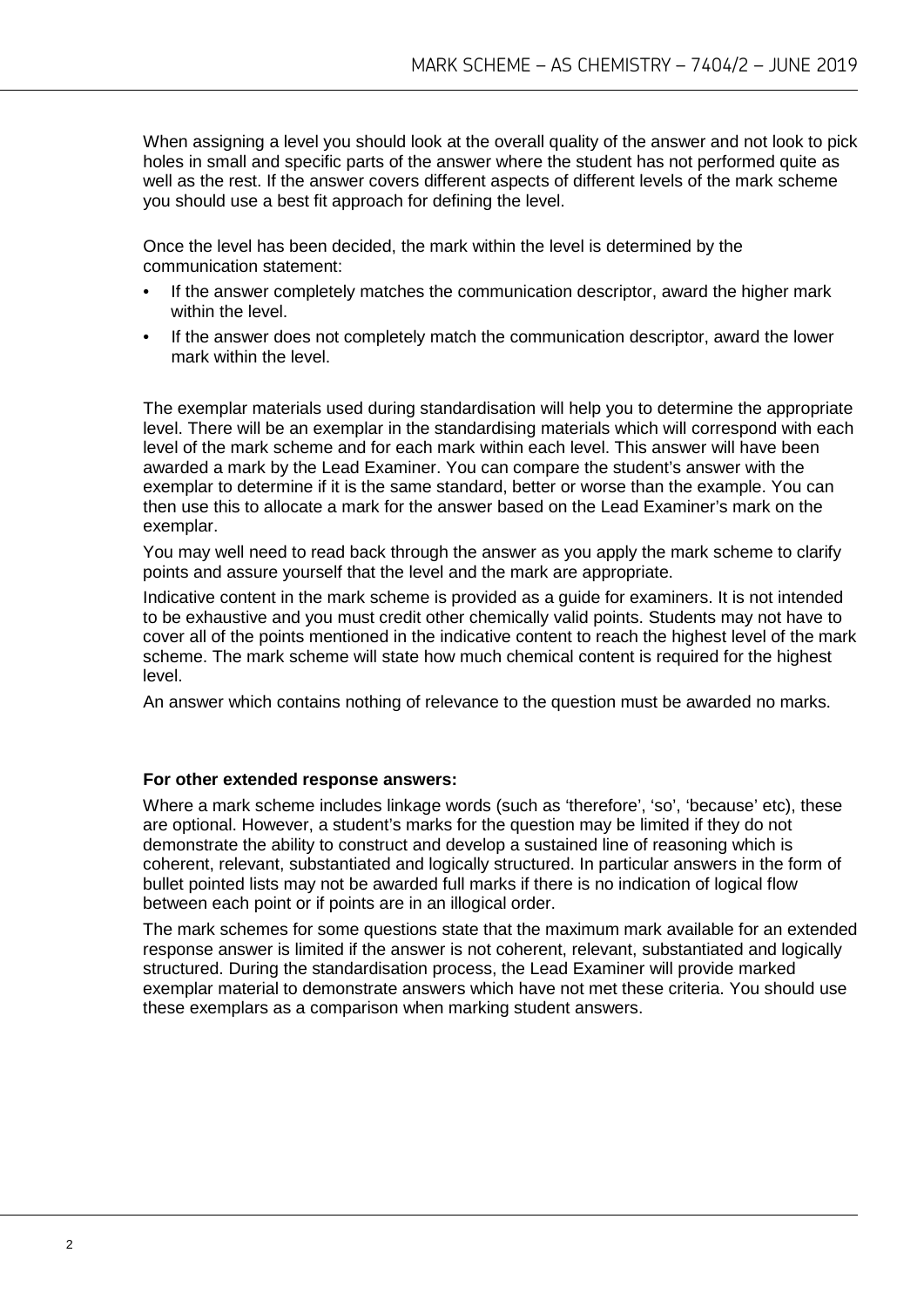| Question | <b>Marking guidance</b>                                                                                                                                                                                                                                                                    | <b>Additional Comments/Guidelines</b>                                                                                                                                                                                                                                                                                                                                                                                                                                                                                                                                                                                                                                                                                                        | <b>Mark</b> |
|----------|--------------------------------------------------------------------------------------------------------------------------------------------------------------------------------------------------------------------------------------------------------------------------------------------|----------------------------------------------------------------------------------------------------------------------------------------------------------------------------------------------------------------------------------------------------------------------------------------------------------------------------------------------------------------------------------------------------------------------------------------------------------------------------------------------------------------------------------------------------------------------------------------------------------------------------------------------------------------------------------------------------------------------------------------------|-------------|
| 01.1     | M1 Named carbonate / hydrogencarbonate / bicarbonate (or Mg / Na)<br>M2 No (visible/observed) reaction/change/effect<br>M3 effervescence / bubbles (of gas) / fizzing<br><b>OR</b><br>M1 universal indicator<br>M2 neutral / no change / pH7<br><b>M3</b> orange / red / $pH < 7$ / acidic | Allow any correct chemical test.<br>If no reagent or incorrect reagent in $M1$ , $CE = 0$ and<br>no marks for M2 or M3<br>Allow name or formula of suitable reagent in M1<br>In M3 ignore reference to name/formula of correct<br>gas, but penalise reference to name/formula of<br>incorrect gas<br>In M3 allow reference to limewater going cloudy as<br>an alternative<br>Penalise incorrect formula of correct reagent (or<br>incomplete reagent) in M1, but mark on for M2 and<br><b>M3</b><br>Where there is no reaction, ignore "nothing<br>(happens)" or "no observation"<br>If use of named alcohol in M1, allow no reaction for<br><b>M2</b> and sweet smell for <b>M3</b><br>Allow use of other suitable indicators (e.g. litmus) |             |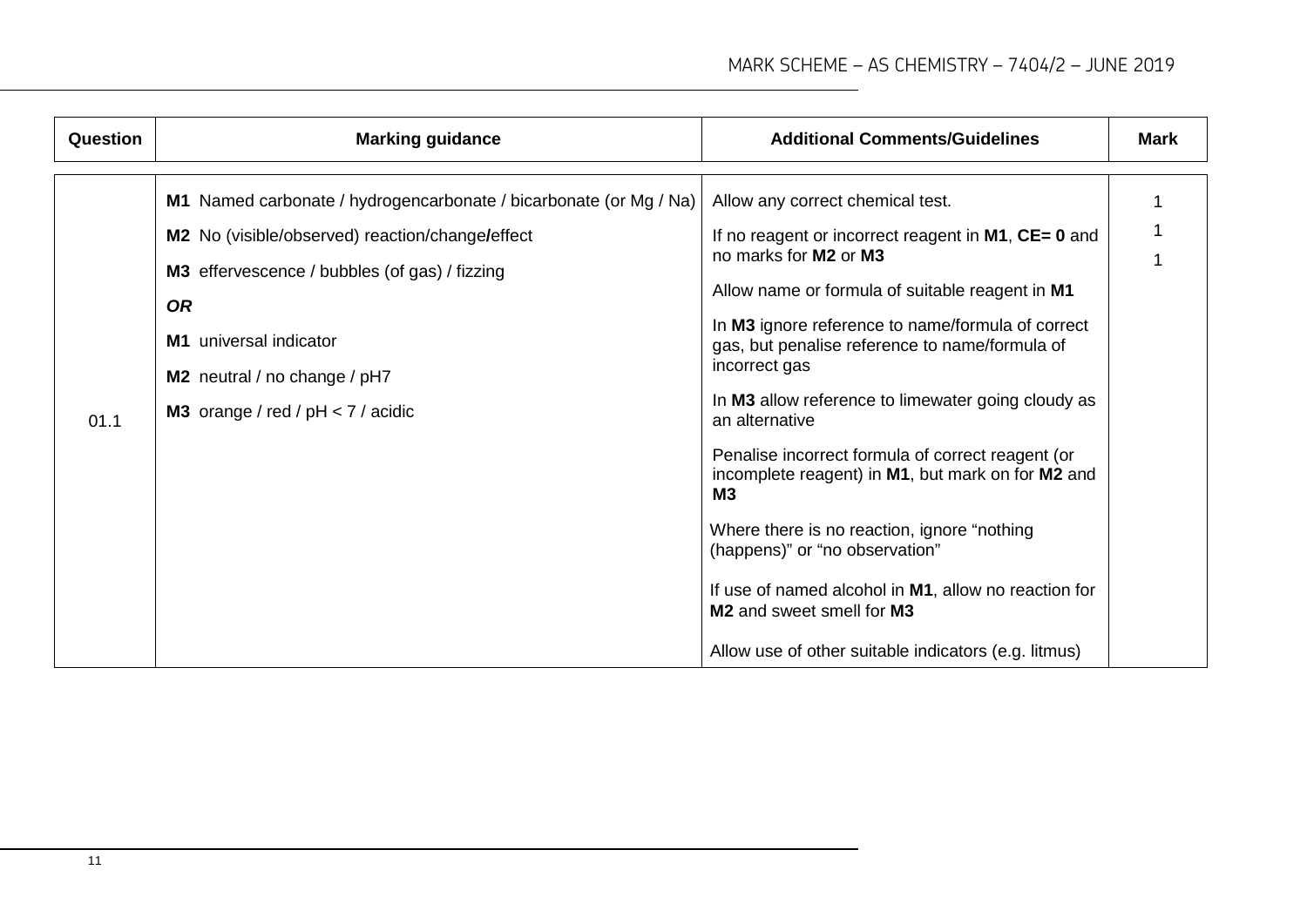| <b>Question</b> | <b>Marking guidance</b>                                                                                                                                                                                                                                                                                                                                                                                                                                                                                                                                                                                                                                                                                                                                                                                                                                                                                    | <b>Additional Comments/Guidelines</b>                                                                                                                                                                                                                                                                                                                                                                                                                                                                                                                                                                                                                                                                                                                                                                                                                                                                                                                                                                                                                                                                                                                                                                                                                                           | <b>Mark</b> |
|-----------------|------------------------------------------------------------------------------------------------------------------------------------------------------------------------------------------------------------------------------------------------------------------------------------------------------------------------------------------------------------------------------------------------------------------------------------------------------------------------------------------------------------------------------------------------------------------------------------------------------------------------------------------------------------------------------------------------------------------------------------------------------------------------------------------------------------------------------------------------------------------------------------------------------------|---------------------------------------------------------------------------------------------------------------------------------------------------------------------------------------------------------------------------------------------------------------------------------------------------------------------------------------------------------------------------------------------------------------------------------------------------------------------------------------------------------------------------------------------------------------------------------------------------------------------------------------------------------------------------------------------------------------------------------------------------------------------------------------------------------------------------------------------------------------------------------------------------------------------------------------------------------------------------------------------------------------------------------------------------------------------------------------------------------------------------------------------------------------------------------------------------------------------------------------------------------------------------------|-------------|
| 01.2            | M1 Tollens' (reagent) OR ammoniacal silver nitrate OR a description<br>of making Tollens'<br>M2 No (visible/observed) reaction/change or stays colourless<br>M3 silver mirror or black solid / precipitate<br><b>OR</b><br>M1 Fehling's (solution) or Benedict's solution<br>M2 no (visible/observed) reaction/change or stays blue<br>M3 red solid / precipitate (credit orange or brown)<br><b>OR</b><br>M1 acidified potassium dichromate or $K_2Cr_2O_7/H_2SO_4$ or $K_2Cr_2O_7/H^+$<br>or acidified $K_2Cr_2O_7$<br>M2 no (visible/observed) reaction/change or stays orange<br>M3 (orange to) green solution or goes green<br><b>OR</b><br><b>M1</b> acidified potassium manganate(VII) or $KMnO4/H2SO4$<br>OR KMnO <sub>4</sub> /H <sup>+</sup> OR acidified KMnO <sub>4</sub><br>M2 no (visible/observed) reaction/change or stays purple<br>M3 (purple to) colourless solution OR goes colourless | Allow any correct chemical test.<br>If no reagent or incorrect reagent in $M1$ , $CE = 0$ and<br>no marks for M2 or M3<br>Allow name or formula of suitable reagent in M1<br>Penalise incorrect formula of correct reagent in M1,<br>but mark on for M2 and M3<br>For Tollens' reagent: for M1 ignore either AgNO <sub>3</sub><br>or $[Ag(NH3)2+]$ or "the silver mirror test" on their<br>own, or "Tolling's reagent", but mark M2 and M3;<br>for M3 allow silver precipitate/deposit<br>For Fehling's/Benedict's solution: for M1 Ignore<br>$Cu2+(aq)$ or CuSO <sub>4</sub> or "Fellings" on their own, but<br>mark M2 and M3<br>For acidified potassium dichromate(VI): if<br>"dichromate" or "(potassium) dichromate(IV)" or<br>incorrect formula or no acid, penalise M1 but mark<br>M2 and M3; for M3 ignore dichromate described<br>as "yellow" or "red".<br>For acidified potassium manganate(VII): If<br>"manganate" or "(potassium manganate(IV)" or<br>incorrect formula or no acid, penalise M1 but mark<br>M <sub>2</sub> and M <sub>3</sub> .<br>Credit alkaline / neutral KMnO <sub>4</sub> for possible full<br>marks but M3 gives brown precipitate or solution<br>goes green<br>Where there is no reaction, ignore "nothing<br>(happens)" or "no observation" | 1           |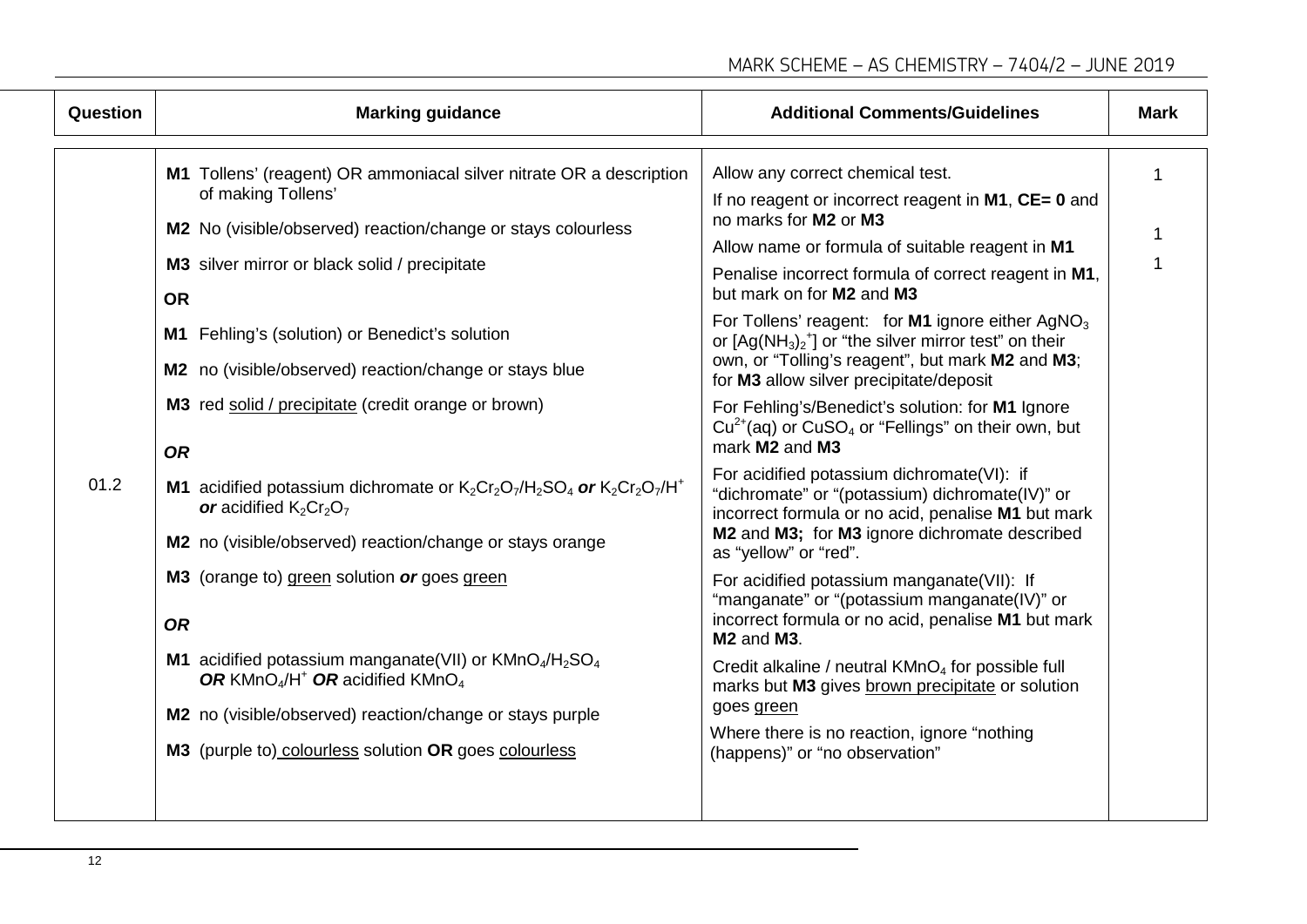| Question | <b>Marking guidance</b>                                                                                                               | <b>Additional Comments/Guidelines</b>                                                                                                                                                                                                                                                                                                                                                                                                                                                                                                                                                                                                                                                                                                                                                                                                                                                                 | <b>Mark</b>    |
|----------|---------------------------------------------------------------------------------------------------------------------------------------|-------------------------------------------------------------------------------------------------------------------------------------------------------------------------------------------------------------------------------------------------------------------------------------------------------------------------------------------------------------------------------------------------------------------------------------------------------------------------------------------------------------------------------------------------------------------------------------------------------------------------------------------------------------------------------------------------------------------------------------------------------------------------------------------------------------------------------------------------------------------------------------------------------|----------------|
| 02.1     | <b>M1</b><br>arrow from lone pair on C of $CN^-$ to the C of the $CH_2$ group<br>M <sub>2</sub><br>arrow from the C-Br bond to the Br | All arrows are double-headed. Penalise one mark<br>from the total for 2.1 if half headed arrows are<br>used.<br>Do not penalise the "correct" use of "sticks"<br>Penalise only once in mechanism for a line and two<br>dots to show a bond<br>Allow the minus sign to be anywhere on the<br>$CN^-$ ion<br>M2 penalise formal charges or incorrect partial<br>charges on C-Br bond<br>SN1: allow SN1 mechanism with M1 for breakage<br>of C-Br bond and M2 for attack by CN <sup>-</sup> on correct<br>carbocation<br>Max 1 of 2 marks for wrong organic reactant<br>Ignore wrong organic product (if shown)<br><b>Extra arrows or incorrect covalent bonds:</b><br>Penalise the mark for breaking of C-Br bond for<br>any extra arrows involving Br or covalent bond in<br><b>KBr</b><br>Penalise the mark for attack by CN <sup>-</sup> for any extra<br>arrows involving CN or covalent bond in KCN | $\overline{2}$ |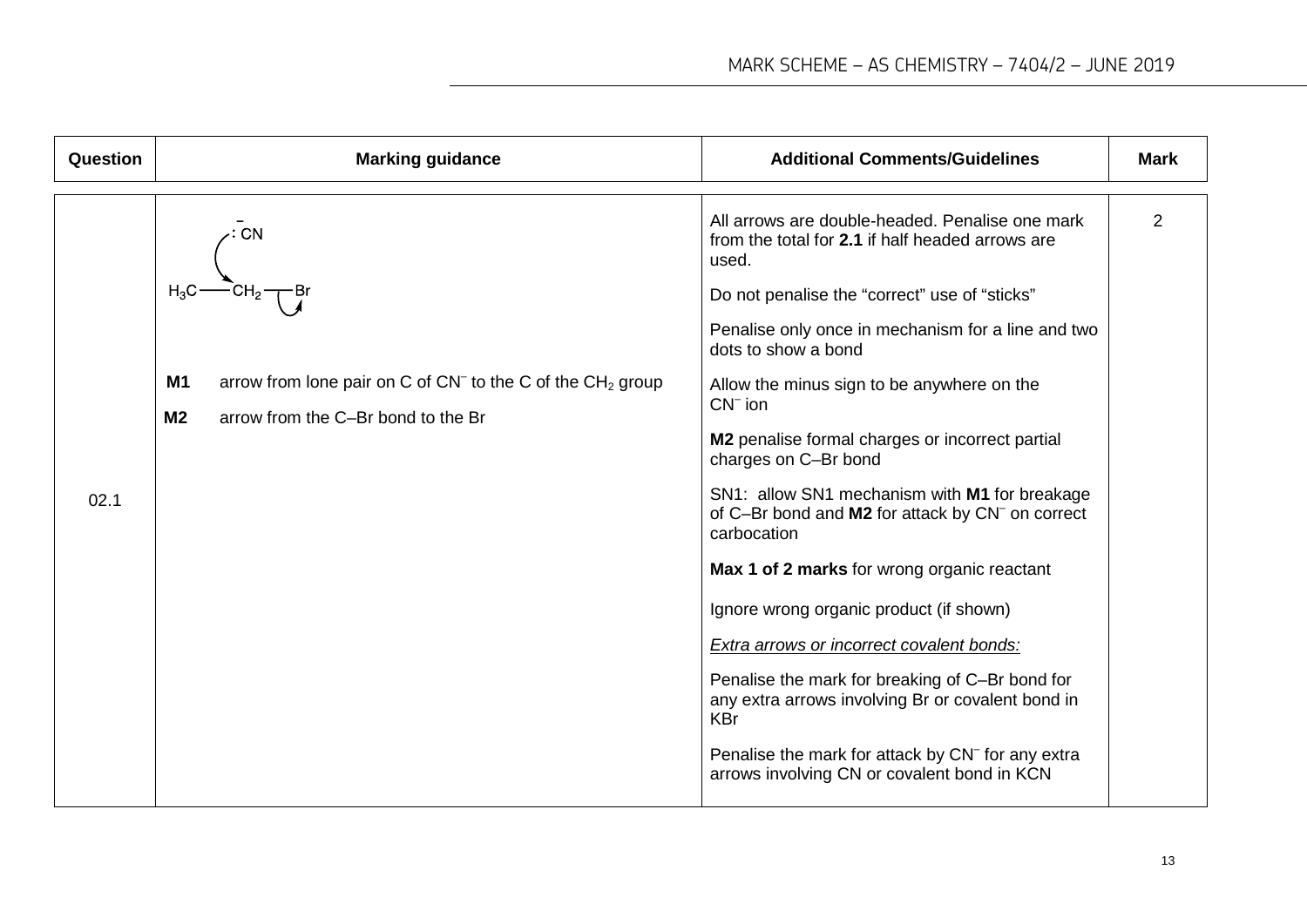| Question | <b>Marking guidance</b>                                                                                                                                               | <b>Additional Comments/Guidelines</b>                       | <b>Mark</b> |
|----------|-----------------------------------------------------------------------------------------------------------------------------------------------------------------------|-------------------------------------------------------------|-------------|
| 02.2     | propanenitrile                                                                                                                                                        | ignore any gaps, hyphens, commas<br>allow propane-1-nitrile |             |
| 02.3     | <b>M1</b> $\frac{55(0)}{108.9+65.1}$ (x 100) or $\frac{55(0)}{174(0)}$ (x 100) or $\frac{55(0)}{55(0)+119(0)}$ (x 100)<br>M <sub>2</sub><br>$31.6\%$<br>(must be 3sf) | 31.6 scores 2 marks; 32 scores 1 mark<br>no ECF             |             |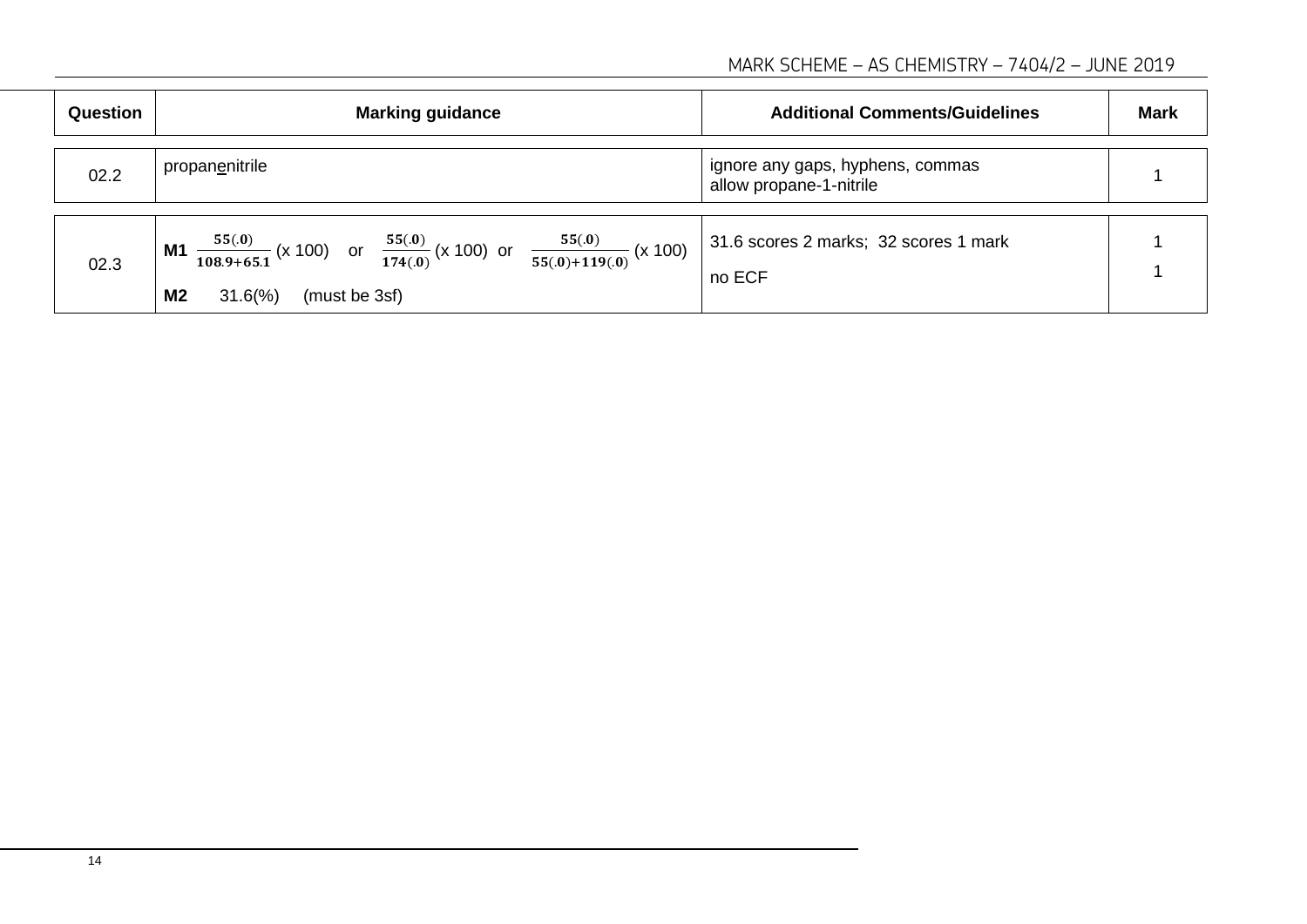| <b>Question</b> | <b>Marking guidance</b>                                                                                                                                                                                                                                                                                                                                                                                                                                                                                                         | <b>Additional Comments/Guidelines</b>                                                                                                                                                                                                                                                                                                                                                                                                                                                                                                                                                                                                                                                                                                                                                                                                                                                                                            | <b>Mark</b> |
|-----------------|---------------------------------------------------------------------------------------------------------------------------------------------------------------------------------------------------------------------------------------------------------------------------------------------------------------------------------------------------------------------------------------------------------------------------------------------------------------------------------------------------------------------------------|----------------------------------------------------------------------------------------------------------------------------------------------------------------------------------------------------------------------------------------------------------------------------------------------------------------------------------------------------------------------------------------------------------------------------------------------------------------------------------------------------------------------------------------------------------------------------------------------------------------------------------------------------------------------------------------------------------------------------------------------------------------------------------------------------------------------------------------------------------------------------------------------------------------------------------|-------------|
| 03.1            | moles cyclohexane = $\frac{192.730 - 192.100}{84(.0)}$ or $\frac{0.630}{84(.0)}$ (= 0.00750)<br>M <sub>1</sub><br>M2<br>heat released = $1216 \times 1000 \times 0.0075$ (= 9120) (J)<br>[or $1216 \times 0.0075 = (9.12)$ (kJ)]<br>$\Delta T \left( = \frac{q}{mc} = \frac{9120}{50(0)x 4.18} \right) = 43.6$<br><b>M3</b><br>M4<br>final temperature = $19.1 + M3 = 62.7$ or 63 (°C)<br><b>Alternative M3/4</b><br><b>M3</b><br>$9120 = 50 \times 4.18 \times (Final T - 19.1)$<br>M4<br>Final T = 62.7 or 63 ( $^{\circ}$ C) | Correct answer scores 4 marks<br>0.0075 scores M1 with or without working<br>9120 or 9.12 scores M1 and M2 with or without<br>working<br>allow ECF at each stage<br>correct M3 scores M1 and M2<br>ignore negative sign for q in M2 and/or $\Delta T$ in M3,<br>but penalise if used as a temperature fall in M4 (if<br>alternative method used for M3/4 and negative<br>value for q is used, allow M3 for expression with<br>negative q value but do not allow M4)<br>(temperatures to at least 2sf)<br>If candidates use a value in kJ rather than J to find<br>$\Delta T$ / final T then they lose M3, but ECF to M4 [e.g.<br>9.12 rather than 9120 giving $\Delta T = 0.0436$ and final<br>temperature = $19.1(436)$ – this would give 3 marks]<br>If candidates use 0.63 g for m in M3, they will get<br>$\Delta T = 3.46$ and final temperature = 22.56 - this<br>would give 3 marks]<br>Cannot score $M2$ using moles = 1 |             |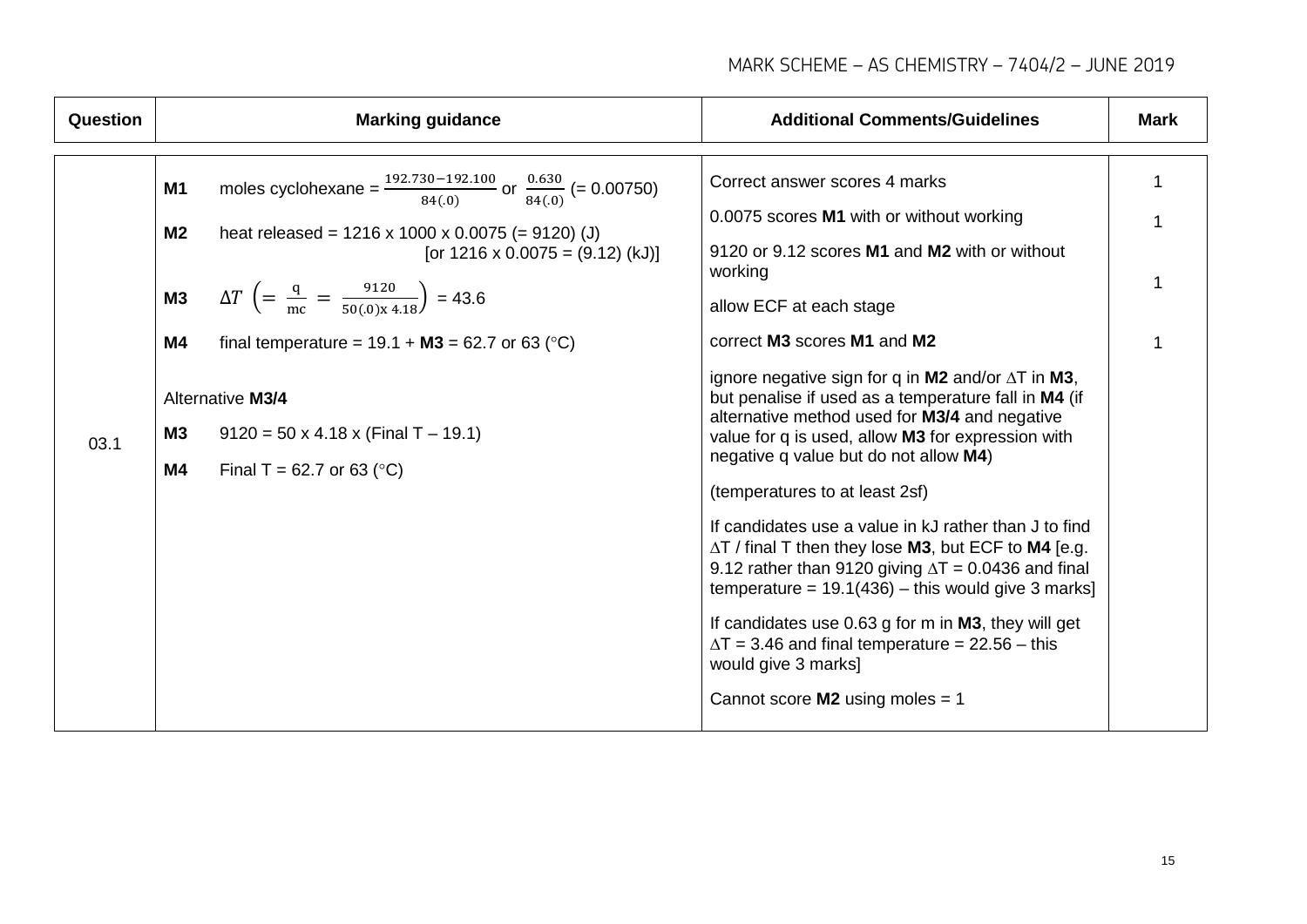| 03.2 |           | thermal energy / heat loss or<br>incomplete combustion or<br>evaporation                                 | or idea of heat being transferred to calorimeter<br>allow idea that it is not under standard conditions<br>allow no lid / poor/no insulation                                  |  |
|------|-----------|----------------------------------------------------------------------------------------------------------|-------------------------------------------------------------------------------------------------------------------------------------------------------------------------------|--|
|      | <b>M1</b> | $6 \times (-394)$ , $6 \times (-286)$ and $-3920$                                                        | $-160$ scores 3 marks; $+160$ scores 2 marks<br>-8000 scores 2 marks; +8000 scores 1 mark                                                                                     |  |
|      | M2        | $(\Delta H = [6 \times (-394)] + [6 \times (-286)] + 3920$<br>(or $(\Delta H = -2364) + (-1716) + 3920)$ | $-1876$ scores 2 marks; $+1876$ scores 1 mark                                                                                                                                 |  |
|      |           | (or $(\Delta H =) -4080 + 3920$ )                                                                        | <b>M1</b> is for correct coefficients, i.e. 6 x $\Delta_c$ H H <sub>2</sub> & 6 x<br>$\Delta_c$ H C & 1 x $\Delta_c$ H C <sub>6</sub> H <sub>12</sub> (ignore whether + or -) |  |
| 03.3 | <b>M3</b> | $= -160$ (kJ mol <sup>-1</sup> )                                                                         | ECF from M1 to M2/3 for incorrect coefficients /<br>arithmetic error / transposition                                                                                          |  |
|      |           |                                                                                                          | ECF from $M2$ to $M3$ for use of products – reactants                                                                                                                         |  |
|      |           |                                                                                                          | Ignore any cycle                                                                                                                                                              |  |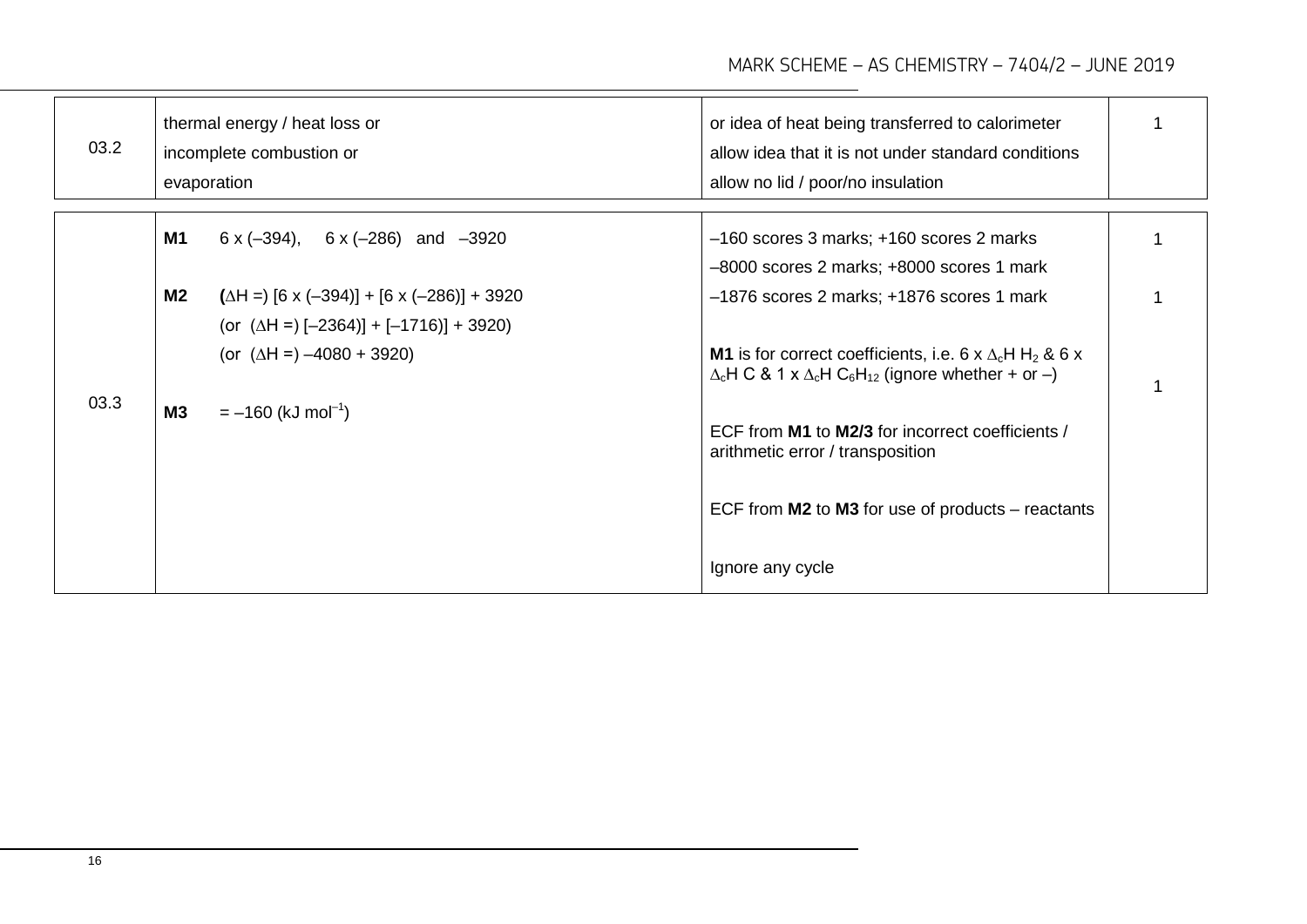| <b>Question</b> | <b>Marking guidance</b>                                                                                                                                                                                                                                 | <b>Additional Comments/Guidelines</b>                                                                                                                                                                                                                                                                                                                                                                                                                                                                                                                                                                                    | <b>Mark</b> |
|-----------------|---------------------------------------------------------------------------------------------------------------------------------------------------------------------------------------------------------------------------------------------------------|--------------------------------------------------------------------------------------------------------------------------------------------------------------------------------------------------------------------------------------------------------------------------------------------------------------------------------------------------------------------------------------------------------------------------------------------------------------------------------------------------------------------------------------------------------------------------------------------------------------------------|-------------|
| 04.1            | $C_8H_{18}$ + 12.5O <sub>2</sub> $\rightarrow$ 8CO <sub>2</sub> + 9H <sub>2</sub> O                                                                                                                                                                     | Allow multiples<br>Ignore state symbols                                                                                                                                                                                                                                                                                                                                                                                                                                                                                                                                                                                  |             |
| 04.2            | $2NO + 2CO \rightarrow N2 + 2CO2$ or<br>$25NO + C_8H_{18} \rightarrow 12.5N_2 + 9H_2O + 8CO_2$                                                                                                                                                          | Allow multiples<br>Ignore state symbols<br>Allow 2NO $\rightarrow$ N <sub>2</sub> + O <sub>2</sub> (or multiples)                                                                                                                                                                                                                                                                                                                                                                                                                                                                                                        |             |
| 04.3            | moles $SO_2 = \frac{6.490\,000\,x\,10^6}{64.1}$ ( $=\frac{6.49\,x\,10^{12}}{64.1}$ = 1.012 x 10 <sup>11</sup> )<br><b>M1</b><br>mass CaO = $\left(\frac{1.012 \times 10^{11} \times 56.1}{1000}\right)$ = 5.68 x 10 <sup>9</sup> (kg)<br>M <sub>2</sub> | <b>M2</b> must be in standard form<br>Correct answer in standard form scores 2 marks<br>(allow $5.6 - 5.7 \times 10^9$ ). Answer to at least 2sf.<br>Correct answer in non-standard form scores 1 mark<br>Answers that are $5.6 - 5.7 \times 10^{n}$ score 1 mark<br>For other answers, allow ECF from M1 to M2 (but<br>answer must be in standard form for M2 to score)<br><b>Alternative</b><br>mass CaO = $\frac{6490000 x 10^6}{644} x 56.1$<br><b>M1</b><br>$= 5.68$ million tonnes<br>5.68 x 10 $^{\circ}$ (kg)<br>M <sub>2</sub><br>(7.4 x 10 <sup>9</sup> would score 1 mark due to use of $\frac{64.1}{56.1}$ ) |             |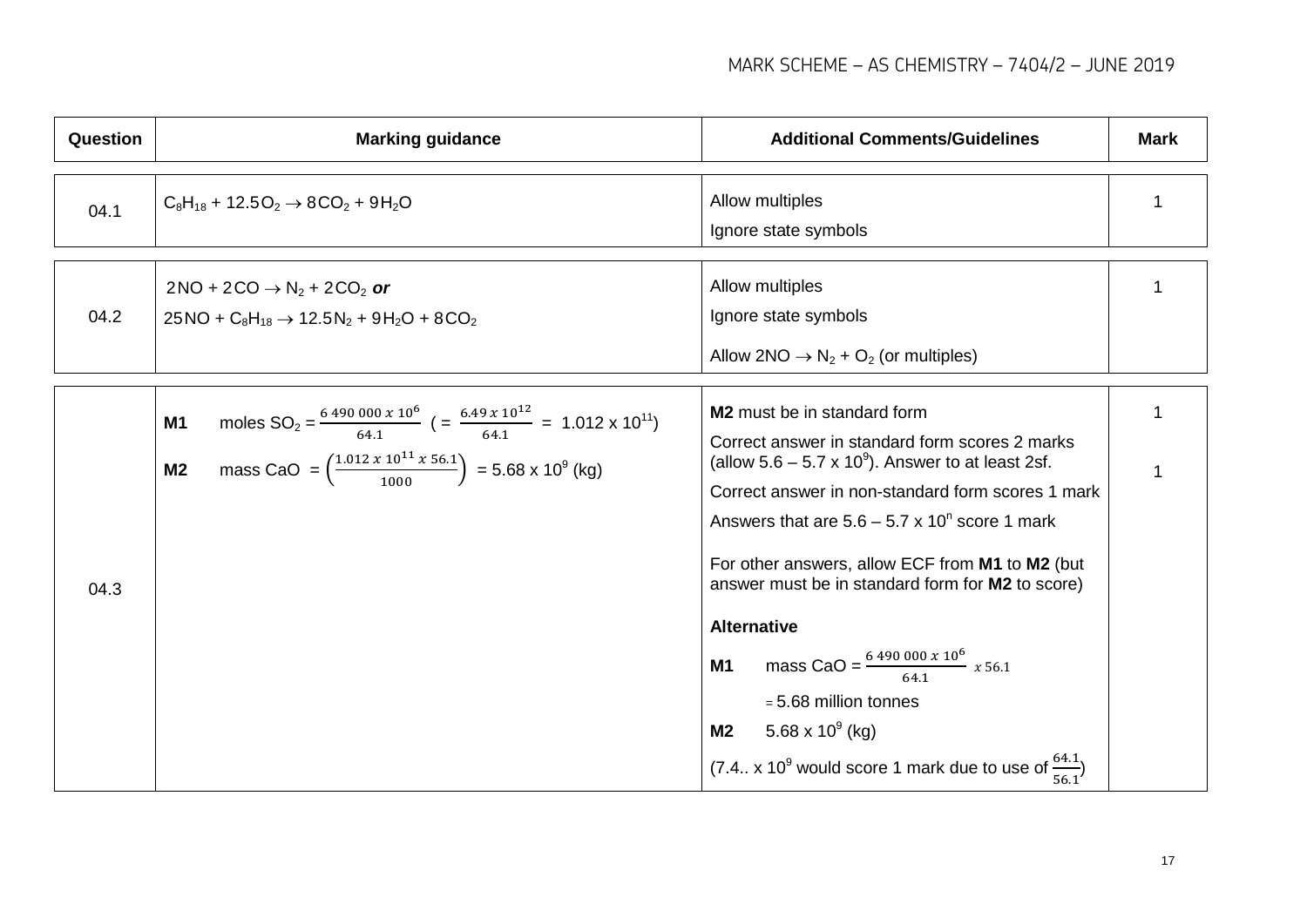| <b>Question</b> | <b>Marking guidance</b>                                                                                                                                                                                                                                                                       | <b>Additional Comments/Guidelines</b>                                                                                                                                                                                                                                                                                                                                                                                                                                                                                 | <b>Mark</b> |
|-----------------|-----------------------------------------------------------------------------------------------------------------------------------------------------------------------------------------------------------------------------------------------------------------------------------------------|-----------------------------------------------------------------------------------------------------------------------------------------------------------------------------------------------------------------------------------------------------------------------------------------------------------------------------------------------------------------------------------------------------------------------------------------------------------------------------------------------------------------------|-------------|
| 05.1            | on at least one O atom<br>M1<br>two lone pairs and<br>$CH3$ -<br>on at least one OH<br>$\delta$ + on H and $\delta$ – on O<br>M <sub>2</sub> dotted line shown between lone<br>$\dot{H}$ $\dot{\delta}+$<br>pair on one molecule and the<br>correct H on another<br>M3 O H-O in straight line | Accept pair of dots or crosses for lone pair in place<br>of orbital shape (orbital shape may or may not<br>include two electrons)<br>Ignore any partial charges on C-H or C-O bonds<br>For straight line in M3, allow a deviation of up to<br>$15^{\circ}$<br>If a different molecule containing hydrogen bonding<br>due to O-H bond drawn (e.g. ethanol, water) or an<br>incorrect attempt at the structure of methanol, then<br>maximum of 2 marks (i.e. only penalise if would<br>score all three marks otherwise) |             |
| 05.2            | Idea that lone pairs have greater repulsion than bonding pairs                                                                                                                                                                                                                                | There must be a comparison between the repulsion<br>of a lone pair and bonding pair<br>Allow covalent bond = bonding pair                                                                                                                                                                                                                                                                                                                                                                                             |             |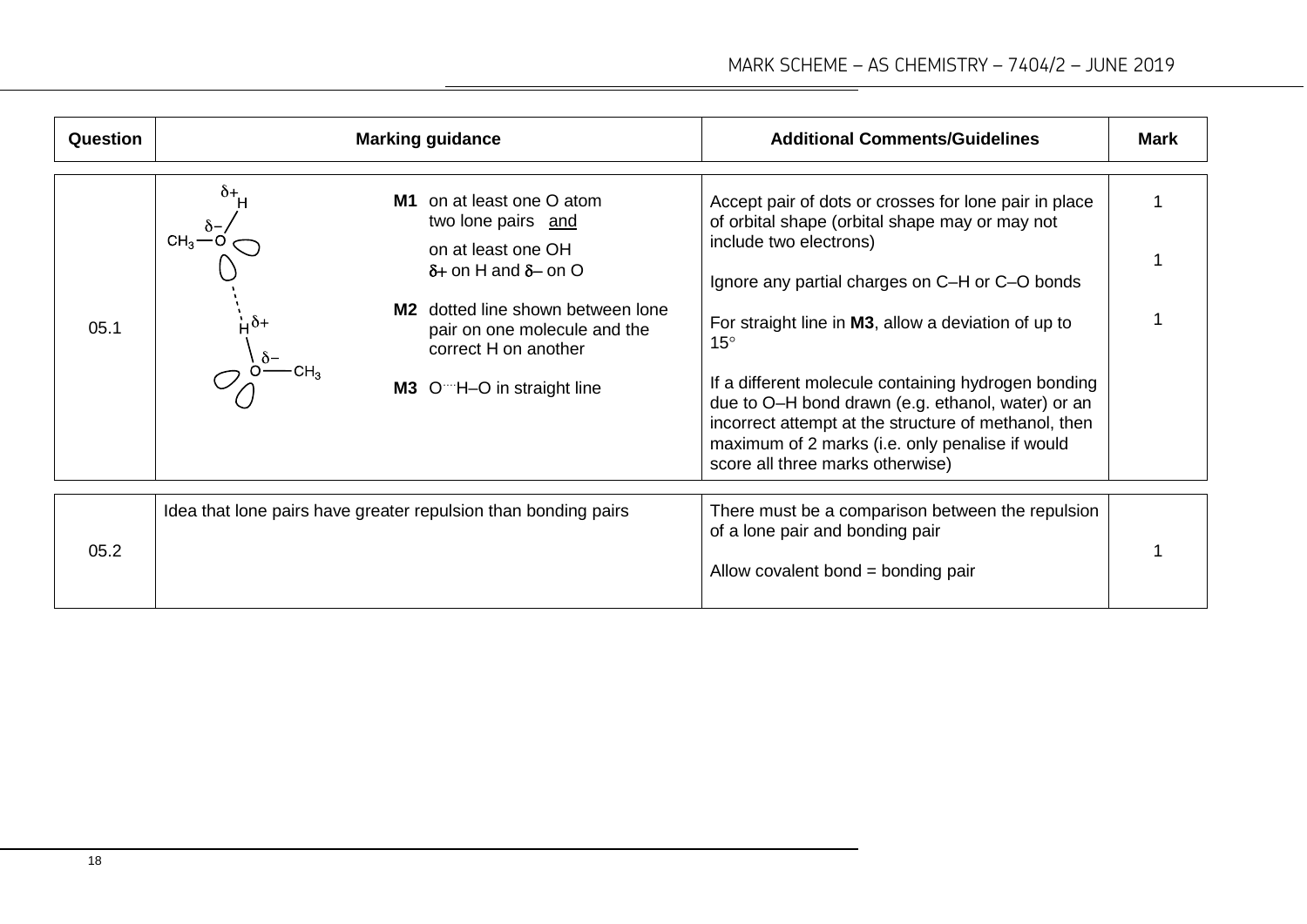|      |                                                      | This question is marked using levels of response. Refer to<br>the Mark Scheme Instructions for Examiners for guidance<br>on how to mark this question.                                                                                                                                                                                                                                                                                                                                                                                                                                                                                                                     | 6 | Stage 1<br>Describes the effect of catalyst use                                                                                                                                                                                                                                                                                                                                                                                                                                                                                |
|------|------------------------------------------------------|----------------------------------------------------------------------------------------------------------------------------------------------------------------------------------------------------------------------------------------------------------------------------------------------------------------------------------------------------------------------------------------------------------------------------------------------------------------------------------------------------------------------------------------------------------------------------------------------------------------------------------------------------------------------------|---|--------------------------------------------------------------------------------------------------------------------------------------------------------------------------------------------------------------------------------------------------------------------------------------------------------------------------------------------------------------------------------------------------------------------------------------------------------------------------------------------------------------------------------|
| 05.3 | Level 3<br>$(5-6$ marks)<br>Level 2<br>$(3-4 marks)$ | All stages are covered and each stage is<br>generally correct and virtually complete.<br>(6 v 5) Answer is well structured, with no<br>repetition or irrelevant points, and covers all<br>aspects of the question. Accurate and clear<br>expression of ideas with no errors in use of<br>technical terms.<br>All stages are covered but stage(s) may<br>be incomplete or may contain<br>inaccuracies OR<br>two stages are covered and are generally<br>correct and virtually complete<br>(4 v 3) Answer has some structure and<br>covers most aspects of the question. Ideas<br>are expressed with reasonable clarity with,<br>perhaps, some repetition or some irrelevant |   | 1a use of a catalyst has no impact on equilibrium yield<br>use of a catalyst gives faster rate<br>1b<br>use of catalyst lowers costs<br>1c<br>Stage 2<br>Describes the effect of pressure<br>2a higher pressure gives a higher equilibrium yield<br>higher pressure gives a faster rate<br>2 <sub>b</sub><br>the higher the pressure, the greater the cost<br>2c<br>Stage 3<br>Describes the effect of temperature<br>lower temperature gives a higher equilibrium yield<br>За<br>higher temperature gives a faster rate<br>3b |
|      | Level 1<br>$(1-2 marks)$                             | points. If any, only minor errors in use of<br>technical terms.<br>Two stages are covered but stage(s) may<br>be incomplete or may contain<br>inaccuracies OR<br>only one stage is covered but is generally<br>correct and virtually complete<br>(2 v 1) Answer includes statements which<br>are presented in a logical order and/or<br>linked.                                                                                                                                                                                                                                                                                                                            |   | the higher the temperature, the greater the cost<br>3c<br>Note that converse statements are fine (e.g. 1a higher<br>temperature gives a lower equilibrium yield)                                                                                                                                                                                                                                                                                                                                                               |
|      | 0 marks                                              | Insufficient correct chemistry to gain a mark.                                                                                                                                                                                                                                                                                                                                                                                                                                                                                                                                                                                                                             |   |                                                                                                                                                                                                                                                                                                                                                                                                                                                                                                                                |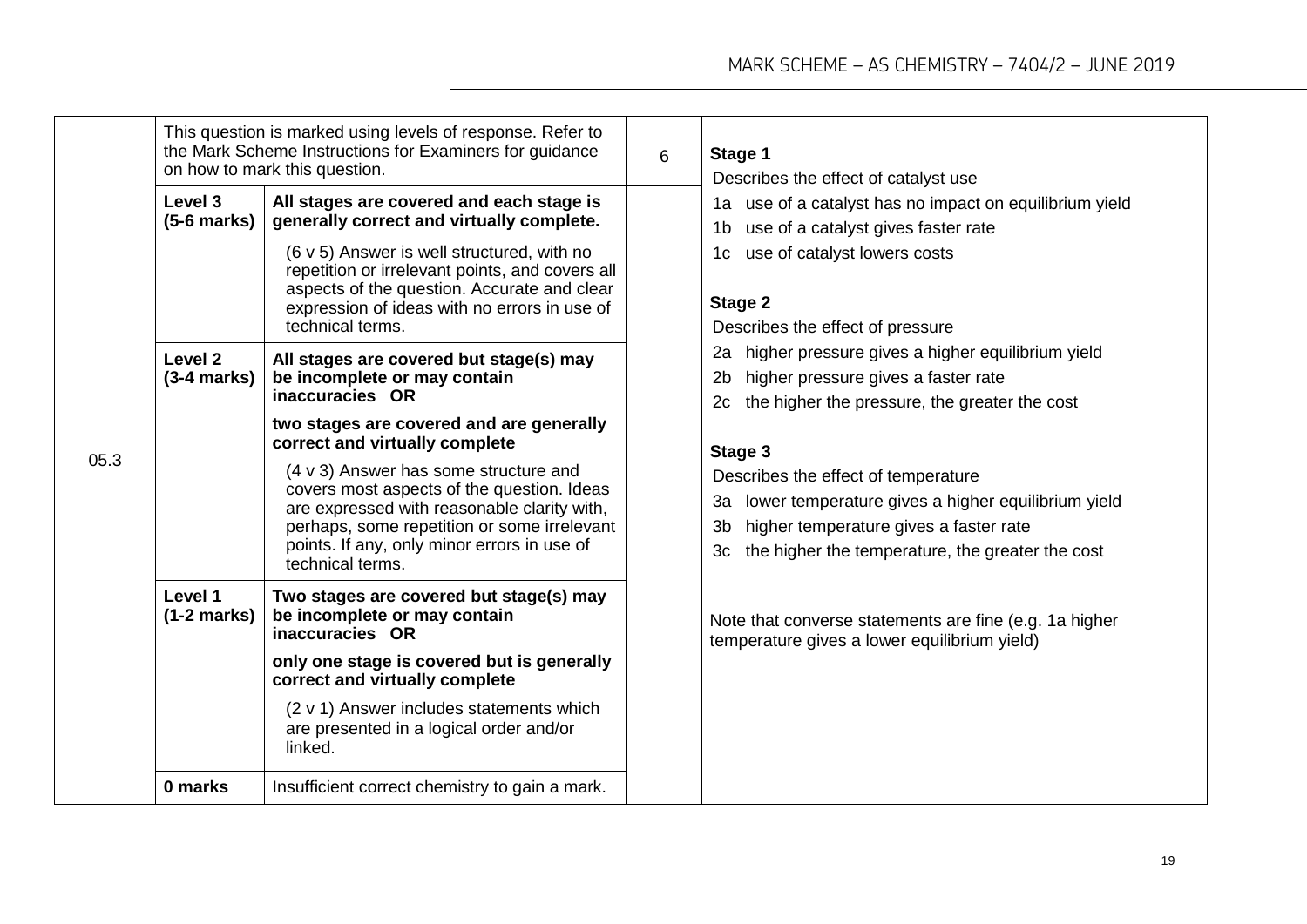| <b>Question</b> | <b>Marking guidance</b>                                                                                                                                                                                                                                                                                                                                                                                                                                                                                                                                                | <b>Additional Comments/Guidelines</b>                                                                                                                                                                                                                                          | <b>Mark</b> |
|-----------------|------------------------------------------------------------------------------------------------------------------------------------------------------------------------------------------------------------------------------------------------------------------------------------------------------------------------------------------------------------------------------------------------------------------------------------------------------------------------------------------------------------------------------------------------------------------------|--------------------------------------------------------------------------------------------------------------------------------------------------------------------------------------------------------------------------------------------------------------------------------|-------------|
|                 | <b>M1</b><br>electrophilic addition<br>$CH_3$ $\rightarrow$ $CH$ $\rightarrow$ $CH_3$<br>$CH3$ -CH $\rightleftarrows$ CH <sub>2</sub><br>$0 = \text{S} = 0$<br>OH<br>OH<br>M2 must show an arrow from the double bond towards the H atom of<br>the $H_2SO_4$ molecule<br><b>M3</b> must show the breaking of the H-O bond in $H_2SO_4$<br>M4 is for the structure of the correct carbocation<br>M5 must show an arrow from the lone pair of electrons on the<br>negatively charged oxygen of $HSO4-$ towards the positively<br>charged atom of their carbocation drawn | All arrows are double-headed. Penalise one mark<br>from the total for M2-5 if half headed arrows are<br>used.                                                                                                                                                                  | 1           |
|                 |                                                                                                                                                                                                                                                                                                                                                                                                                                                                                                                                                                        | Do not penalise the "correct" use of "sticks"                                                                                                                                                                                                                                  |             |
|                 |                                                                                                                                                                                                                                                                                                                                                                                                                                                                                                                                                                        | Penalise only once in any part of the mechanism<br>for a line and two dots to show a bond                                                                                                                                                                                      |             |
|                 |                                                                                                                                                                                                                                                                                                                                                                                                                                                                                                                                                                        | For <b>M2/3</b> , the full structure of $H_2SO_4$ does not need<br>to be shown, but the key features for the<br>mechanism should be shown and the formula must<br>be correct. Penalise only once in M2/3 an incorrect<br>but genuine attempt at the structure of sulfuric acid |             |
|                 |                                                                                                                                                                                                                                                                                                                                                                                                                                                                                                                                                                        | M2 ignore partial negative charges on the double<br>bond                                                                                                                                                                                                                       |             |
| 06.1            |                                                                                                                                                                                                                                                                                                                                                                                                                                                                                                                                                                        | M3 penalise incorrect partial charges on the H-O<br>bond and penalise formal charges                                                                                                                                                                                           |             |
|                 |                                                                                                                                                                                                                                                                                                                                                                                                                                                                                                                                                                        | Penalise M4 if there is a bond drawn to the positive<br>charge                                                                                                                                                                                                                 |             |
|                 |                                                                                                                                                                                                                                                                                                                                                                                                                                                                                                                                                                        | Max 3 of 4 marks (M2-5) for wrong organic<br>reactant or wrong carbocation (ignore structure of<br>product)                                                                                                                                                                    |             |
|                 |                                                                                                                                                                                                                                                                                                                                                                                                                                                                                                                                                                        | If attack is shown from $C=C$ to $H^+$ rather than<br>$H2SO4$ , then allow <b>M2</b> but not <b>M3</b>                                                                                                                                                                         |             |
|                 |                                                                                                                                                                                                                                                                                                                                                                                                                                                                                                                                                                        | For M5, credit attack on a partially positively<br>charged carbocation structure, but penalise M4 for<br>the structure of the carbocation.                                                                                                                                     |             |
|                 |                                                                                                                                                                                                                                                                                                                                                                                                                                                                                                                                                                        | For M5, the full structure of $HSO4-$ is not essential,<br>but attack must come from a lone pair on an<br>individual oxygen on $HSO4$ , but the – sign could by<br>anywhere on the ion (e.g. : $OSO_3H^-$ )                                                                    |             |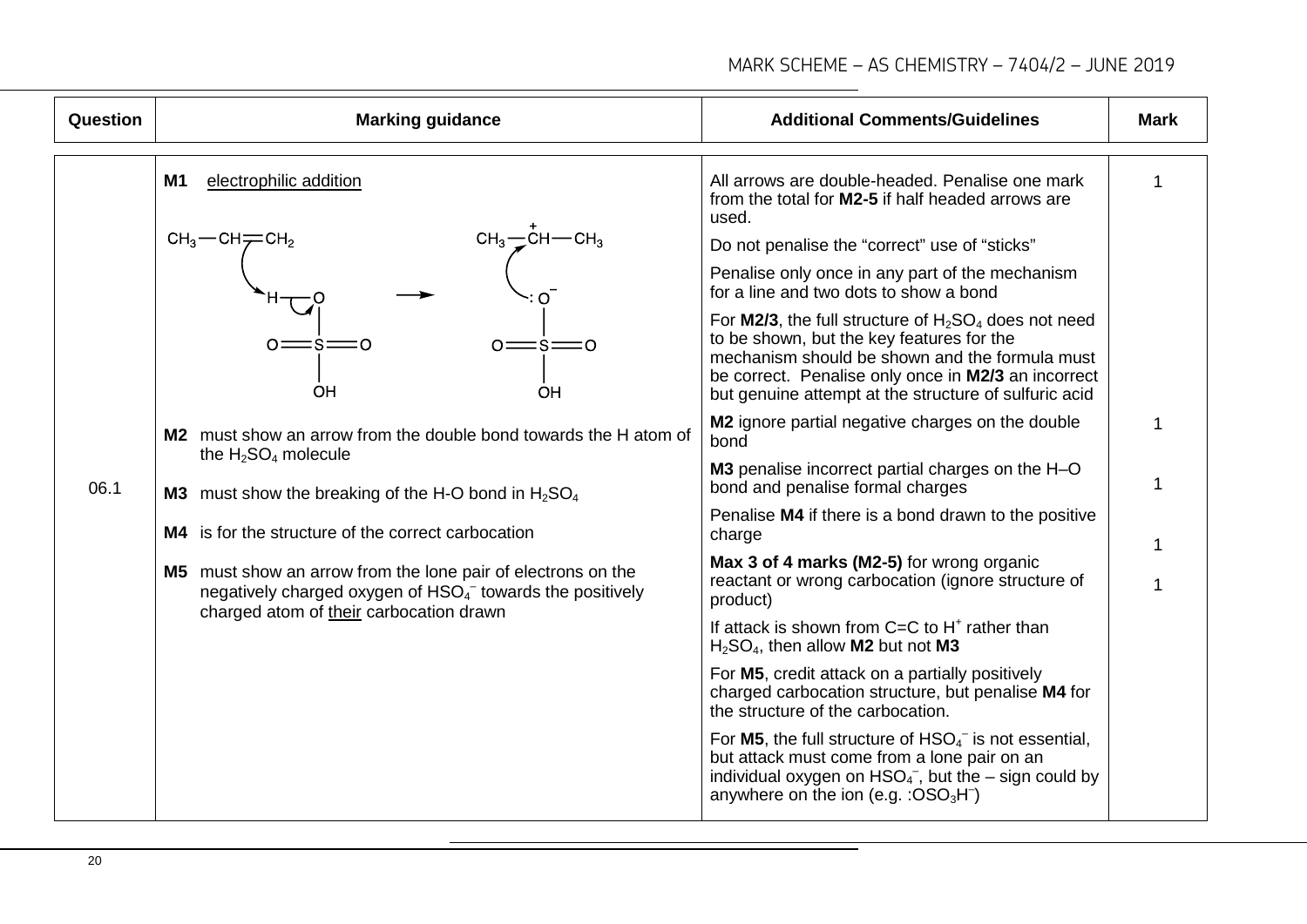| 06.2 | $CH_3$ — $CH_2$ — $CH_2$<br>or<br>$\circ$ $=$<br>OH<br>OH                                                                                                         | Any correct structural formula, including $OSO3H$<br>bonded through O to correct C                                                                                                                                                   |  |
|------|-------------------------------------------------------------------------------------------------------------------------------------------------------------------|--------------------------------------------------------------------------------------------------------------------------------------------------------------------------------------------------------------------------------------|--|
| 06.3 | <b>M1</b><br>idea that <b>E</b> is formed from/via more stable carbocation<br>idea that $2^y$ carbocation is more stable than $1^y$ carbocation<br>M <sub>2</sub> | <b>M1-2</b> Allow carbonium ion in place of carbocation<br>M2 Allow descriptions in terms of number of alkyl<br>groups attached to positive C atom<br>Ignore reference to inductive effect                                           |  |
|      |                                                                                                                                                                   | Penalise M1 if answer suggests that the products<br>are carbocations (but could score M2)<br>In order to access M1 and/or M2 there must be<br>some reference to carbocations (carbonium ions)<br>by name or structure or description |  |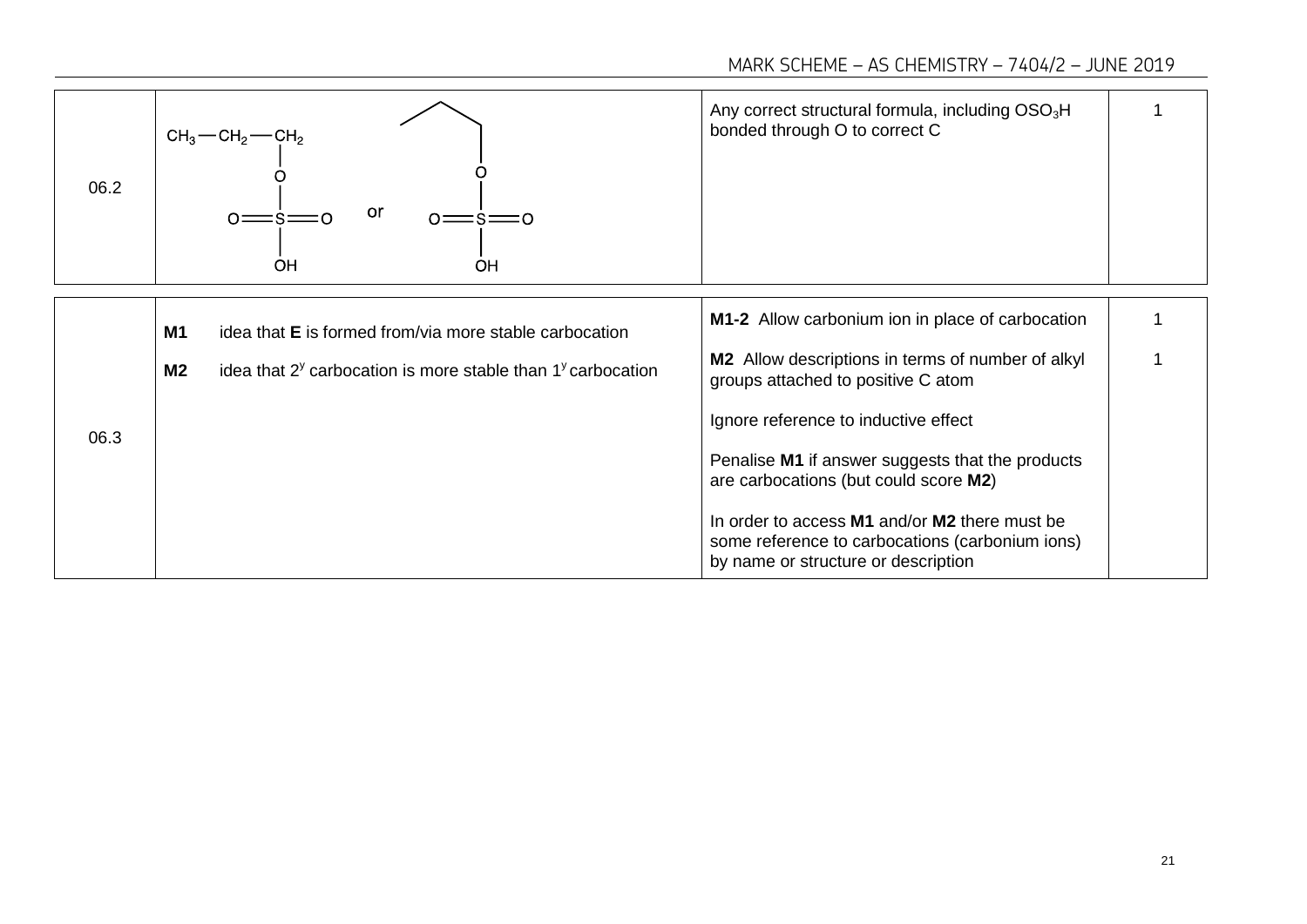| <b>Question</b> | <b>Marking guidance</b> | <b>Additional Comments/Guidelines</b>                               | <b>Mark</b> |
|-----------------|-------------------------|---------------------------------------------------------------------|-------------|
| 07.1            | HO <sup>'</sup><br>OH.  | Must be a skeletal formula<br>Need to show the H atoms of OH groups |             |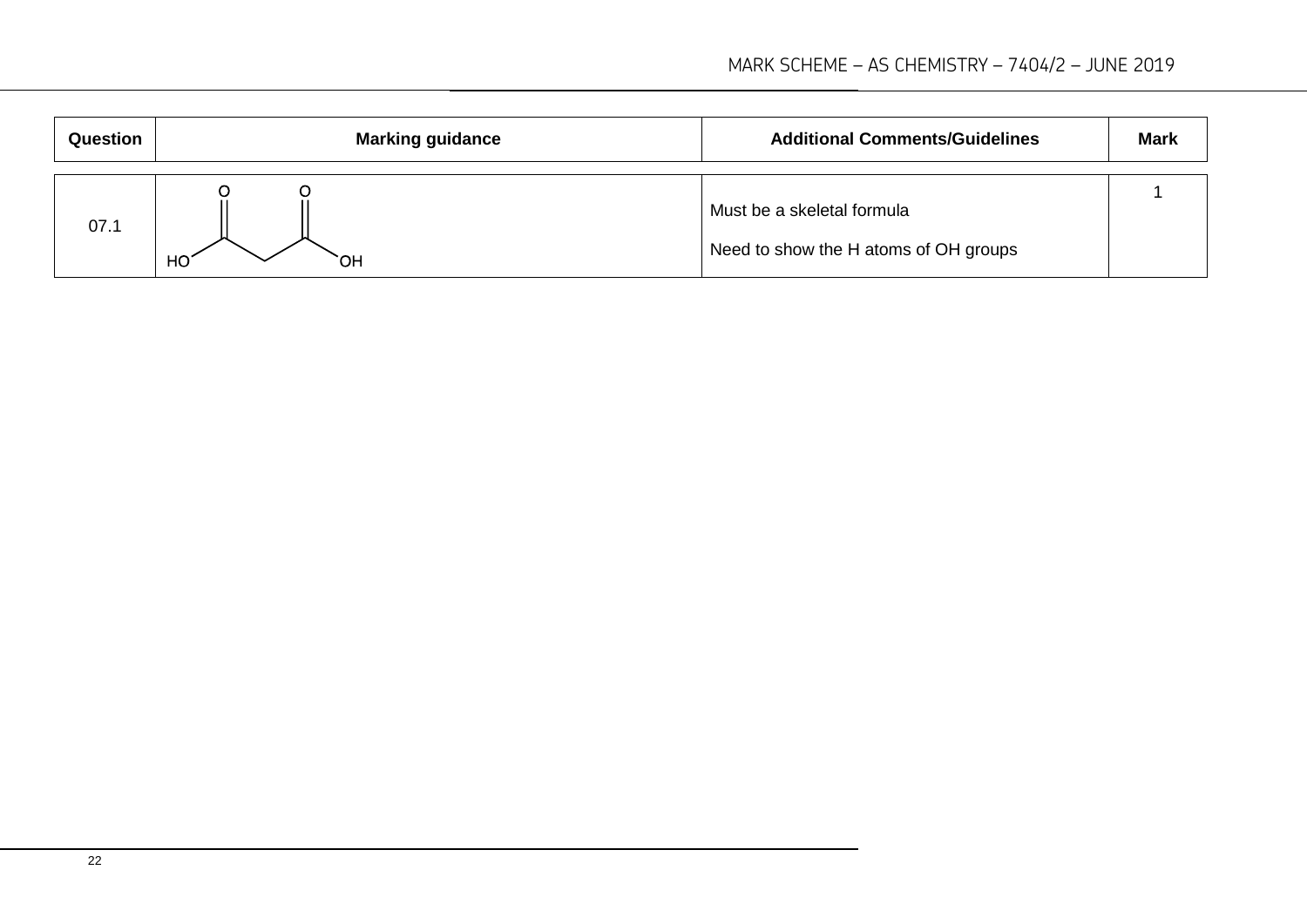|      |  | M1 weigh out sample in bottle / boat / container                                                                                                                         |                                            | This is an extended response question and<br>there is a requirement for shaking right at the<br>end. (M6 requires idea of mixing at the end.)                                                          |  |
|------|--|--------------------------------------------------------------------------------------------------------------------------------------------------------------------------|--------------------------------------------|--------------------------------------------------------------------------------------------------------------------------------------------------------------------------------------------------------|--|
|      |  | M2 transfer to (conical) flask / beaker (or suitable container) and<br>wash all sample in or re-weigh bottle / boat / container or re<br>weigh bottle / boat / container |                                            | Maximum of 4 marks for candidates who add any<br>substance other than water.                                                                                                                           |  |
|      |  | M3 dissolve sample in (deionised / distilled ) water (if volume of<br>water is specified, must be less than $250 \text{ cm}^3$ )                                         |                                            | Penalise M1 for weighing out wrong substance or<br>using the acid as a liquid or solution (for M1, acid<br>must be a solid that is being weighed). For M1,<br>ignore any reference to a specific mass. |  |
|      |  | M4 add into volumetric flask with washings                                                                                                                               |                                            | For dissolving, ignore any reference to warming.                                                                                                                                                       |  |
|      |  | <b>M5</b> make up to mark / 250 $\text{cm}^3$ in volumetric flask                                                                                                        | Allow graduated flask for volumetric flask |                                                                                                                                                                                                        |  |
| 07.2 |  | M6 shake / invert (this should be to give a homogenous solution<br>rather than to dissolve; must be after made up to mark; ignore<br>any earlier shaking)                |                                            | Candidates may dissolve sample directly in<br>volumetric flask. Mark scheme for this method:                                                                                                           |  |
|      |  |                                                                                                                                                                          | M1                                         | weigh out sample in bottle / boat / container                                                                                                                                                          |  |
|      |  |                                                                                                                                                                          | M <sub>2</sub>                             | add into volumetric flask                                                                                                                                                                              |  |
|      |  |                                                                                                                                                                          | M3                                         | wash all sample in or re-weigh bottle / boat /<br>container or re-weigh bottle / boat /<br>container or re-weigh bottle / boat /<br>container                                                          |  |
|      |  |                                                                                                                                                                          | <b>M4</b>                                  | dissolve sample in (deionised / distilled)<br>water (if volume of water is specified, must<br>be less than 250 $\text{cm}^3$ )                                                                         |  |
|      |  |                                                                                                                                                                          | M <sub>5</sub>                             | make up to mark / $250 \text{ cm}^3$ in volumetric<br>flask                                                                                                                                            |  |
|      |  |                                                                                                                                                                          | M <sub>6</sub>                             | shake / invert (this should be to give a<br>homogenous solution rather than to<br>dissolve; must be after made up to mark;<br>ignore any earlier shaking)                                              |  |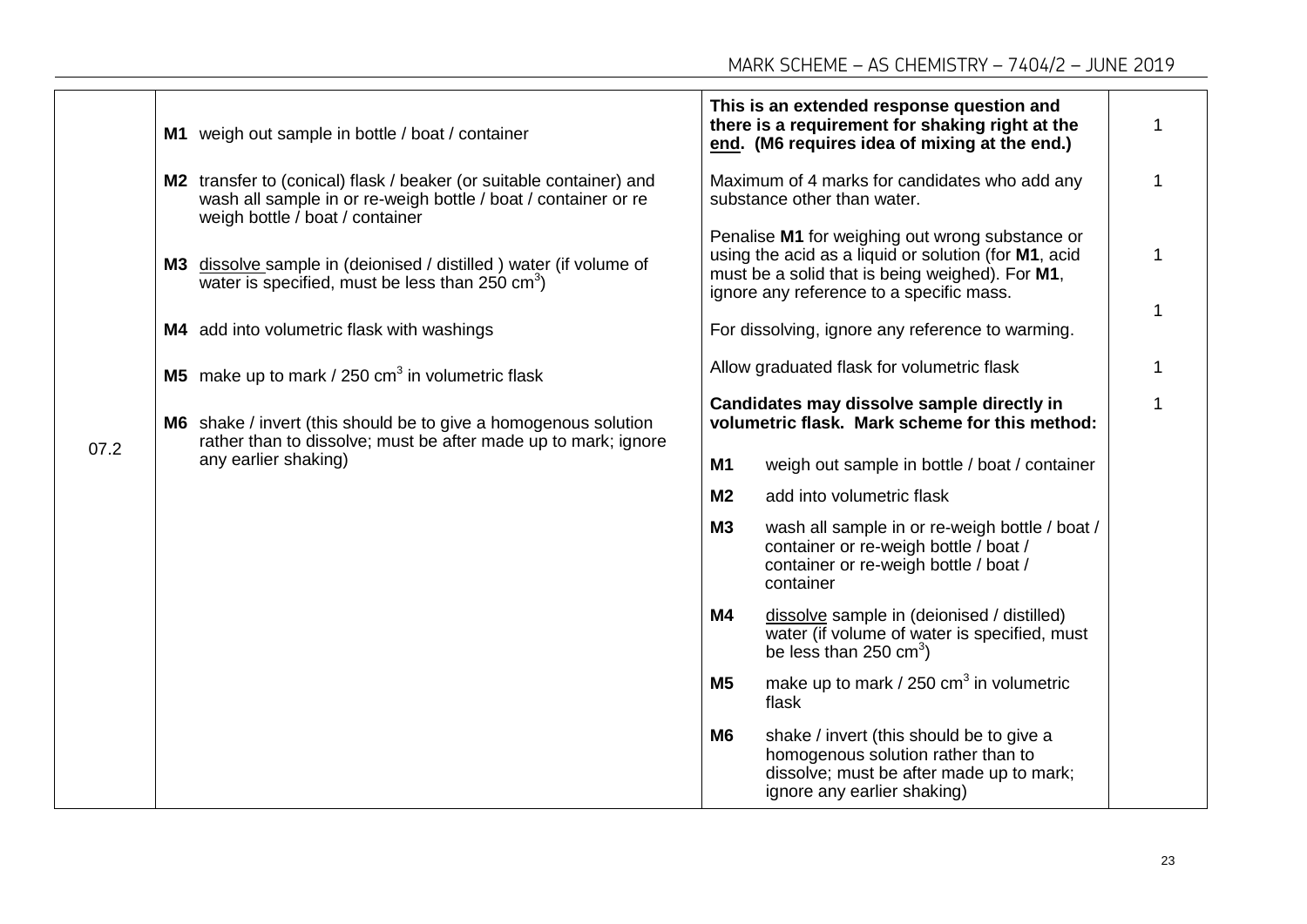| <b>Question</b><br><b>Marking guidance</b> |                                                                                                                                                     | <b>Additional Comments/Guidelines</b>                                                                                                    | <b>Mark</b> |
|--------------------------------------------|-----------------------------------------------------------------------------------------------------------------------------------------------------|------------------------------------------------------------------------------------------------------------------------------------------|-------------|
| 07.3                                       | <b>M1</b> moles of acid = $0.00500 \times \frac{250}{1000}$ (= 0.00125)<br><b>M2</b> mass of acid $(= 0.00125 \times 104(.0) = 0.130 g) = 130 (mg)$ | 130 scores 2 marks<br>Final answer must be at least 2sf<br>Allow ECF from M1 to M2<br>$0.13(0)$ scores 1 mark<br>2080 (mg) scores 1 mark |             |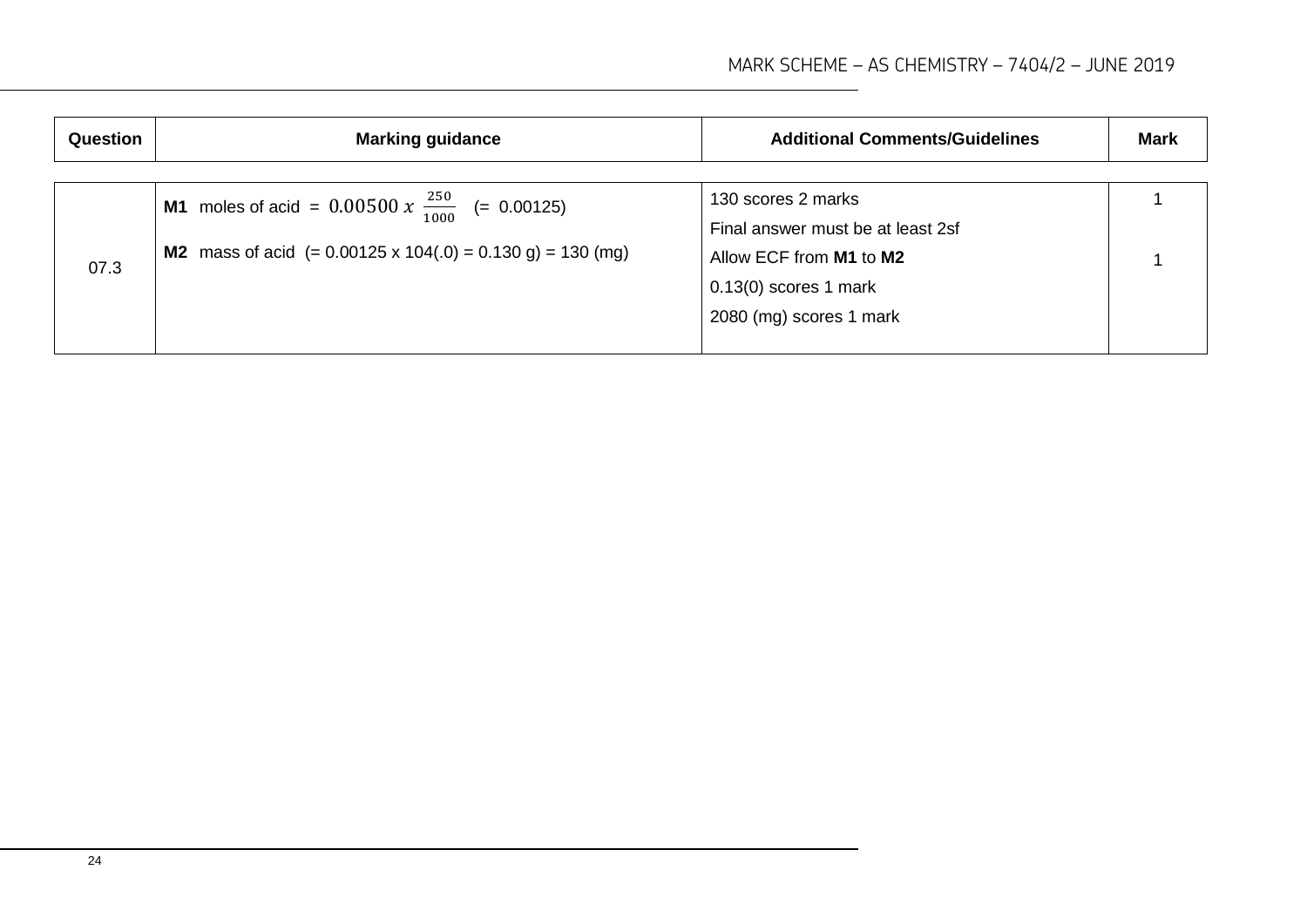| Question | <b>Marking guidance</b>                                                                                                                                                                                                                                                                                                                                                                                                                                                                                                                                                                                                                                                                                                                                                                                                                                                                                | <b>Additional Comments/Guidelines</b>                                                                                                                                                                                                                                                                                                                                                                                                                                                                                                                                                                                                                                                                            | <b>Mark</b> |
|----------|--------------------------------------------------------------------------------------------------------------------------------------------------------------------------------------------------------------------------------------------------------------------------------------------------------------------------------------------------------------------------------------------------------------------------------------------------------------------------------------------------------------------------------------------------------------------------------------------------------------------------------------------------------------------------------------------------------------------------------------------------------------------------------------------------------------------------------------------------------------------------------------------------------|------------------------------------------------------------------------------------------------------------------------------------------------------------------------------------------------------------------------------------------------------------------------------------------------------------------------------------------------------------------------------------------------------------------------------------------------------------------------------------------------------------------------------------------------------------------------------------------------------------------------------------------------------------------------------------------------------------------|-------------|
| 08.1     | <b>M1</b> moles of propan-1-ol = $\frac{6.0 \times 0.80}{60.0}$ (= 0.080)<br><b>M2</b> moles of $K_2Cr_2O_7 = \frac{M_1}{3}$ (= 0.0267)<br><b>M3</b> volume of K <sub>2</sub> Cr <sub>2</sub> O <sub>7</sub> = $\frac{M2}{0.40}$ x 1000 = 67 (cm <sup>3</sup> )<br>(allow 66.666 to 68)                                                                                                                                                                                                                                                                                                                                                                                                                                                                                                                                                                                                                | 67 $cm3$ scores 3 marks<br>allow ECF for M2 and M3<br>final answer to at least 2 sf<br>$200$ (cm <sup>3</sup> ) scores 2 marks;<br>66.6 ( $\text{cm}^3$ ) is outside range and scores 2 marks;<br>66.6 (cm <sup>3</sup> ) (i.e. 66.6 dot scores 3 marks)                                                                                                                                                                                                                                                                                                                                                                                                                                                         | 1           |
| 08.2     | M1 an attempt to draw apparatus that is clearly for<br>(fractional) distillation<br>M2 suitable drawing of distillation apparatus with condenser attached<br>to side of distillation head<br>• condenser must have outer tube for water that is sealed at the<br>ends but have two openings for water in/out (that are open)<br>• condenser must have downwards slope<br>• condenser must be open at each end<br>• as this is a cross-section, there should be a continuous flow<br>through the diagram from the flask to the end of the open<br>condenser (there should be no lines drawn across implying a<br>seal of any sort)<br>• there must be no gaps at joints between apparatus where<br>vapour could escape<br>• there must be some opening to the system at the collection<br>end<br>M3 condenser labelled including labels for water in and water out<br>(water must come in at lower end) | On this occasion, the apparatus does not need a<br>thermometer or a collection container<br>Ignore any fractionating column IN M1 and M2<br>between the flask and condenser.<br>For M3, if water in and out clearly stated, ignore<br>direction of any arrows drawn. Allow 'condensing<br>tube' or 'condensing column' or similar for name of<br>condenser.<br>If a reflux diagram is drawn (any diagram with a<br>condenser attached vertically into the flask is a<br>reflux set up, even with a downwards tube from the<br>top of the condenser):<br>• cannot score M1 or M2<br>could score M3 for condenser labelled<br>including labels for water in and water out<br>(water must come in at the lower end) |             |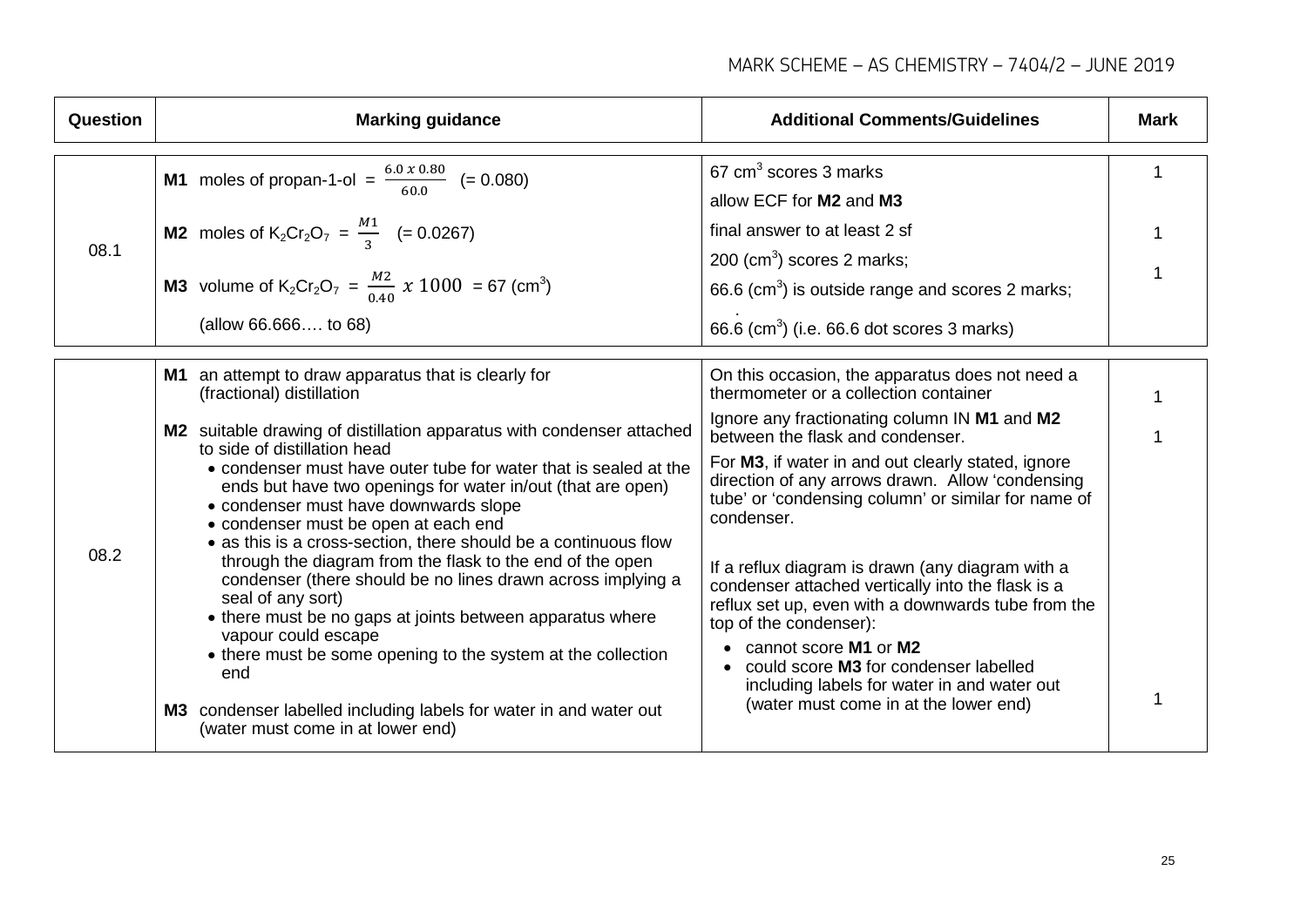| <b>Question</b> | <b>Marking guidance</b>                                                                                                    | <b>Additional Comments/Guidelines</b>                                                                                                          | Mark |
|-----------------|----------------------------------------------------------------------------------------------------------------------------|------------------------------------------------------------------------------------------------------------------------------------------------|------|
| 09.1            | $CF_2CICF_2Cl \rightarrow \bullet CF_2CF_2Cl + \bullet Cl$<br>or<br>$C_2F_4Cl_2 \rightarrow \bullet C_2F_4Cl + \bullet Cl$ | Any correct structure or molecular formula for<br>reactant and/or product<br>The dots can be shown anywhere around each<br>radical             |      |
|                 | M1 Clo + $O_3 \rightarrow$ ClOo + $O_2$<br>M2 CIO $\bullet$ + O <sub>3</sub> $\rightarrow$ Cl $\bullet$ + 2O <sub>2</sub>  | <b>M1</b> and <b>M2</b> could be in either order<br>Credit the dot anywhere on the radical                                                     |      |
|                 |                                                                                                                            | Penalise absence of dot once only                                                                                                              |      |
| 09.2            |                                                                                                                            | Individual multiples acceptable but both need to be<br>equivalent multiples for both marks to be awarded<br>Ignore state symbols               |      |
|                 |                                                                                                                            | (Accept alternative pair of equations for M2 (both needed for M2)<br>$O_3 \rightarrow O + O_2$<br>$CIO\bullet + O \rightarrow Cl\bullet + O_2$ |      |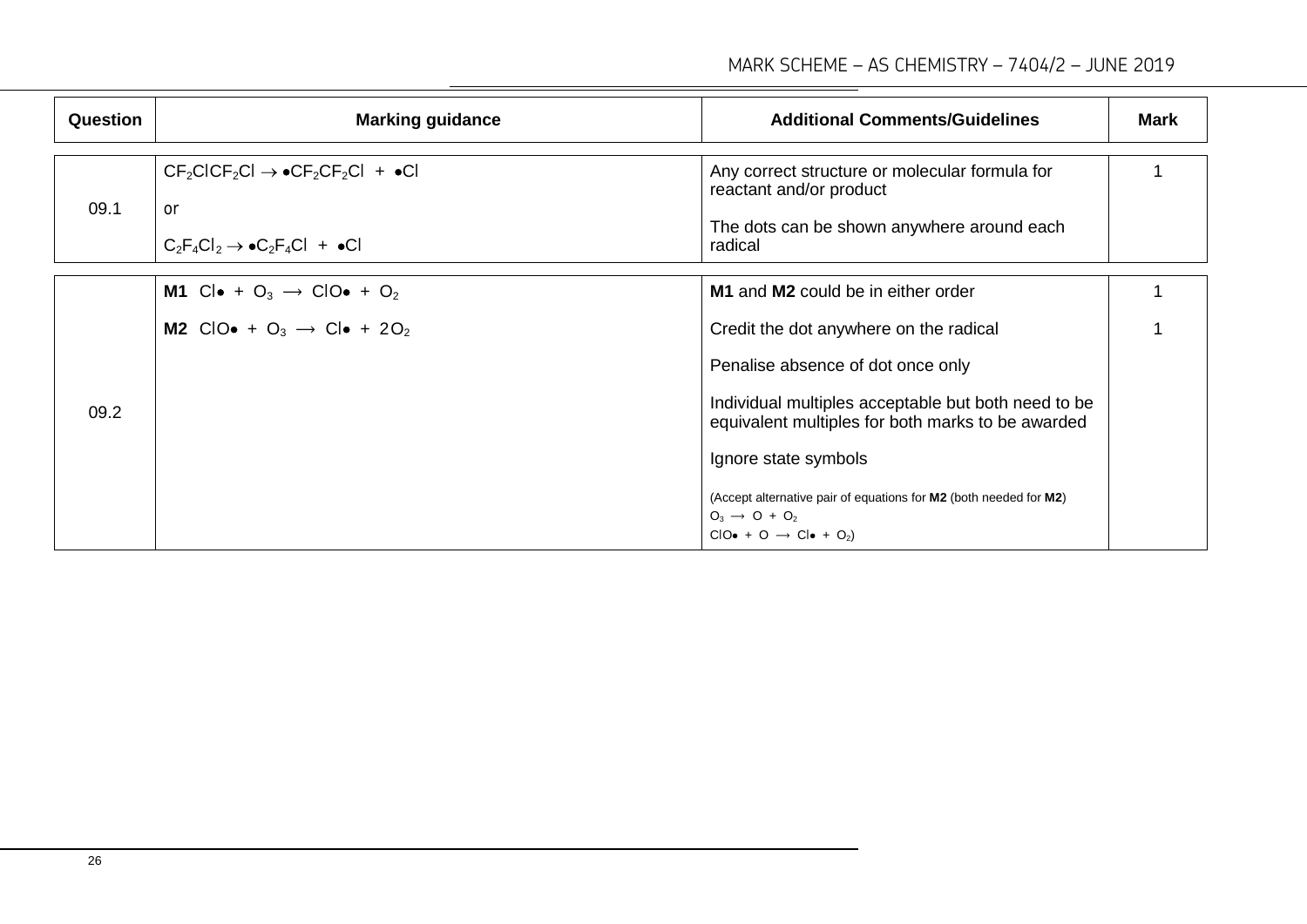| Question | <b>Marking guidance</b>                                                                                                                                                                                                                                                                                                                                                                                 | <b>Additional Comments/Guidelines</b>                                                                                              | <b>Mark</b> |
|----------|---------------------------------------------------------------------------------------------------------------------------------------------------------------------------------------------------------------------------------------------------------------------------------------------------------------------------------------------------------------------------------------------------------|------------------------------------------------------------------------------------------------------------------------------------|-------------|
|          | Volume as a gas:                                                                                                                                                                                                                                                                                                                                                                                        | Answers to M4, M5 and M6 should be 2sf or more                                                                                     | 1           |
|          | <b>M1</b> moles butane = $\frac{38.8}{58.0}$ (= 0.669)                                                                                                                                                                                                                                                                                                                                                  | <b>M1-M4</b> 15000 (cm <sup>3</sup> ) (14971) scores <b>M1-M4</b>                                                                  | 1           |
|          | <b>M2</b> $V = \frac{nRT}{R}$<br><b>M3</b> $V = \frac{0.669 \times 8.31 \times 272}{101000}$<br><b>M4</b> $( = 0.0150 \text{ m}^3) = 15000 \text{ (cm}^3)$ (14971)<br>Volume as a liquid:<br><b>M5</b> $V = \frac{38.8}{0.60} = 65$ or 64.7 or 64.666 (cm <sup>3</sup> )<br><b>Expansion factor</b><br><b>M6</b> $\left(\frac{M4}{M5}\right) = \left(\frac{15000}{64.7}\right) = 232$ (allow 230 – 232) | M1 may score from a value or expression within M3                                                                                  |             |
|          |                                                                                                                                                                                                                                                                                                                                                                                                         | M2 could score from an attempt at M3 that shows<br>attempts at values for n, R, T and P in suitable<br>places                      | 1           |
|          |                                                                                                                                                                                                                                                                                                                                                                                                         | M4 ignore additional answers following this in other<br>units (if incorrect it will be penalised in M6)                            | 1           |
|          |                                                                                                                                                                                                                                                                                                                                                                                                         | Allow ECF in M3 and M4 based on incorrect moles<br>of butane from M1; allow ECF in M4 based on<br>incorrect units in M3            |             |
| 09.3     |                                                                                                                                                                                                                                                                                                                                                                                                         | Allow ECF in M3 and M4 based on inverted<br>expression for volume $V = \frac{P}{nRT}$ ; for other incorrect                        | 1           |
|          |                                                                                                                                                                                                                                                                                                                                                                                                         | expressions, allow a maximum of one mark for M3<br>or M4 for correct unit conversion for P to Pa in M3<br>or volume to $cm3$ in M4 | 1           |
|          |                                                                                                                                                                                                                                                                                                                                                                                                         | M <sub>5</sub>                                                                                                                     |             |
|          |                                                                                                                                                                                                                                                                                                                                                                                                         | ignore additional answers following this in other<br>units (if incorrect it will be penalised in M6)                               |             |
|          |                                                                                                                                                                                                                                                                                                                                                                                                         | 64.6 ( $cm3$ ) is outside range and does not score M5                                                                              |             |
|          |                                                                                                                                                                                                                                                                                                                                                                                                         | 64.6 (cm <sup>3</sup> ) (i.e. 66.6 dot scores <b>M5</b> )                                                                          |             |
|          |                                                                                                                                                                                                                                                                                                                                                                                                         | M6                                                                                                                                 |             |
|          |                                                                                                                                                                                                                                                                                                                                                                                                         | allow ECF based on values for M4 and M5                                                                                            |             |